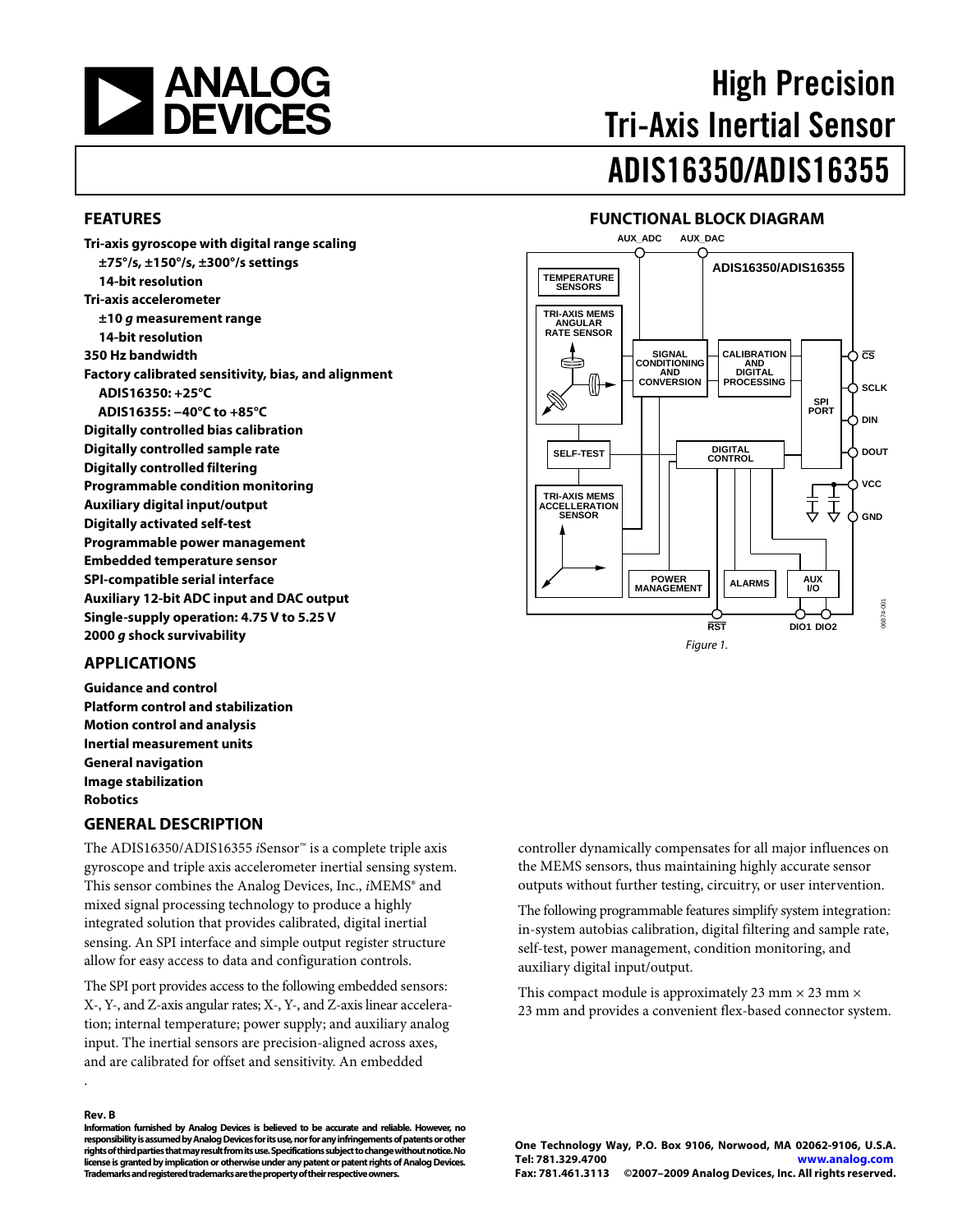## <span id="page-1-0"></span>**TABLE OF CONTENTS**

| Pin Configuration and Function Descriptions 8 |
|-----------------------------------------------|
|                                               |
|                                               |
|                                               |
|                                               |
|                                               |
|                                               |

### **REVISION HISTORY**

| $9/09$ —Rev. A to Rev. B |  |
|--------------------------|--|
|                          |  |
|                          |  |

#### 2/08-Rev. 0 to Rev. A

| Changes to Temperature Coefficient Throughout Table 1 and |  |
|-----------------------------------------------------------|--|
|                                                           |  |
|                                                           |  |
|                                                           |  |
|                                                           |  |
|                                                           |  |
|                                                           |  |
|                                                           |  |
|                                                           |  |
|                                                           |  |

| Deleted Figure 17, Figure 18, Figure 20, and Figure 21 10 |  |
|-----------------------------------------------------------|--|
|                                                           |  |
|                                                           |  |
| Replaced Data Output Register Access Section  14          |  |
|                                                           |  |
|                                                           |  |
|                                                           |  |
|                                                           |  |
|                                                           |  |
| Changes to General-Purpose Input/Output Section 18        |  |
|                                                           |  |
|                                                           |  |
|                                                           |  |
|                                                           |  |
|                                                           |  |

8/07-Revision 0: Initial Version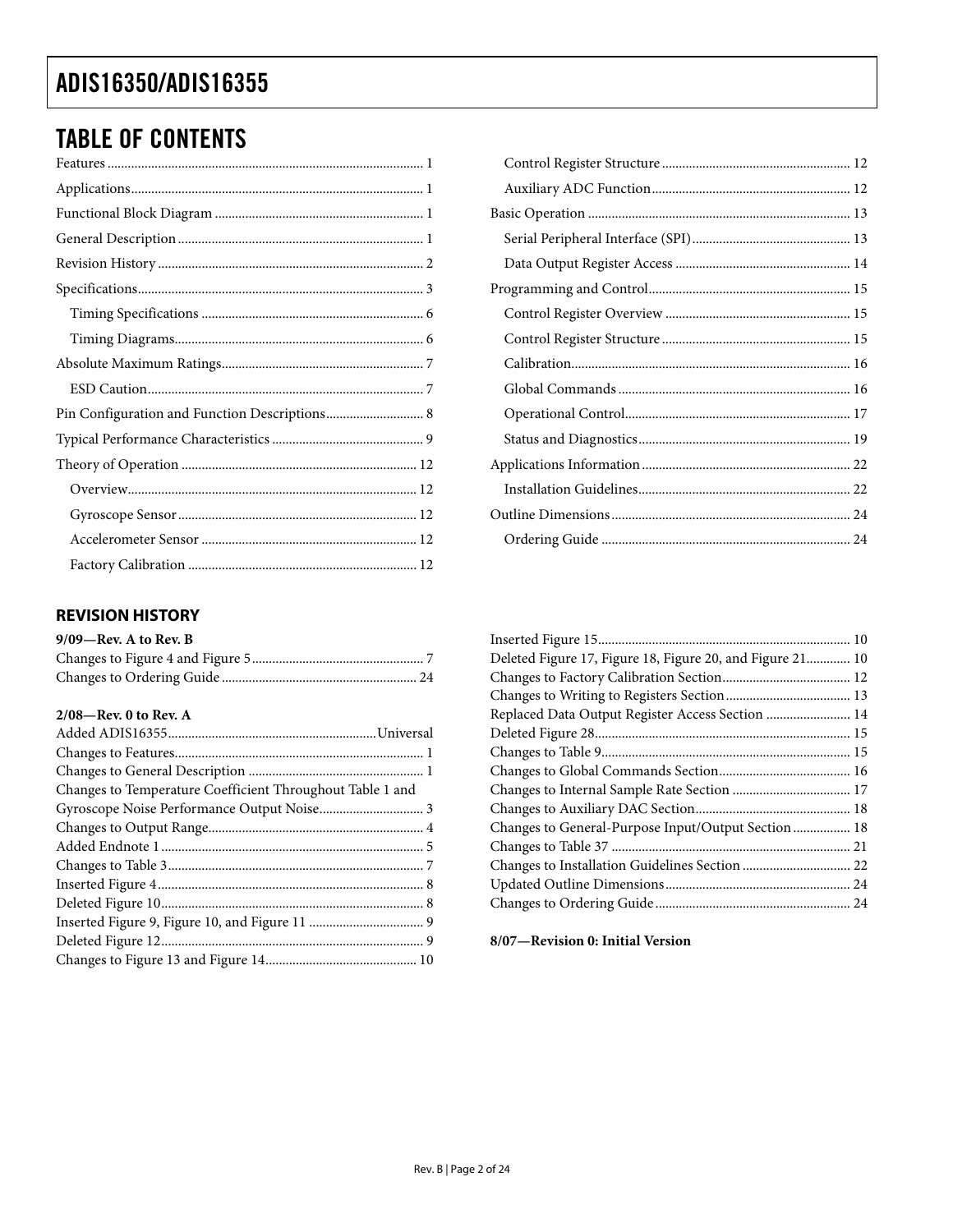### <span id="page-2-0"></span>**SPECIFICATIONS**

T<sub>A</sub> = −40°C to +85°C, V<sub>cc</sub> = 5.0 V, angular rate = 0°/s, dynamic range = 300°/s, ±1 g, unless otherwise noted.

#### **Table 1.**

| Parameter                           | <b>Conditions</b><br>Min<br><b>Typ</b><br><b>Max</b>                     |            |         |                  | <b>Unit</b>                                       |  |
|-------------------------------------|--------------------------------------------------------------------------|------------|---------|------------------|---------------------------------------------------|--|
| <b>GYROSCOPE SENSITIVITY</b>        | Each axis                                                                |            |         |                  |                                                   |  |
| <b>Initial Sensitivity</b>          | 25°C, dynamic range = $\pm 300^{\circ}/s$<br>0.07326<br>0.0725<br>0.0740 |            |         |                  | $\degree$ /s/LSB                                  |  |
|                                     | 25°C, dynamic range = $\pm$ 150°/s                                       | 0.03663    |         | $\degree$ /s/LSB |                                                   |  |
|                                     | 25°C, dynamic range = $\pm$ 75°/s                                        |            | 0.01832 |                  | $\degree$ /s/LSB                                  |  |
| <b>Temperature Coefficient</b>      | ADIS16350, see Figure 6                                                  |            | 600     |                  | ppm/°C                                            |  |
|                                     | ADIS16355, see Figure 9                                                  |            | 40      |                  | ppm/°C                                            |  |
| Gyroscope Axis Nonorthogonality     | 25°C, difference from 90° ideal                                          |            | ±0.05   |                  | Degree                                            |  |
| <b>Gyroscope Axis Misalignment</b>  | 25°C, relative to base-plate and guide pins                              |            | ±0.5    |                  | Degree                                            |  |
| Nonlinearity                        | Best fit straight line                                                   |            | 0.1     |                  | % of FS                                           |  |
| <b>GYROSCOPE BIAS</b>               |                                                                          |            |         |                  |                                                   |  |
| In Run Bias Stability               | 25°C, 1 σ                                                                |            | 0.015   |                  | $\degree$ /s                                      |  |
| Angular Random Walk                 | $25^{\circ}$ C                                                           |            | 4.2     |                  | $\degree/\sqrt{hr}$                               |  |
| <b>Temperature Coefficient</b>      | ADIS16350, see Figure 7                                                  |            | 0.1     |                  | $\degree$ /s/ $\degree$ C                         |  |
|                                     | ADIS16355, see Figure 10                                                 |            | 0.01    |                  | $\degree$ /s/ $\degree$ C                         |  |
| <b>Linear Acceleration Effect</b>   | Any axis, 1 o (linear acceleration bias<br>compensation enabled)         |            | 0.05    |                  | $\degree$ /s/g                                    |  |
| <b>Voltage Sensitivity</b>          | $V_{CC}$ = 4.75 V to 5.25 V                                              |            | 0.25    |                  | $\degree$ /s/V                                    |  |
| <b>GYROSCOPE NOISE PERFORMANCE</b>  |                                                                          |            |         |                  |                                                   |  |
| <b>Output Noise</b>                 | 25°C, ±300°/s range, 2-tap filter setting                                | 0.60       |         |                  | $\degree$ /s rms                                  |  |
|                                     | 25°C, ±150°/s range, 8-tap filter setting                                |            | 0.35    |                  | $\degree$ /s rms                                  |  |
|                                     | 25°C, ±75°/s range, 32-tap filter setting<br>0.17                        |            |         | $\degree$ /s rms |                                                   |  |
| <b>Rate Noise Density</b>           | 25°C, $f = 25$ Hz, $\pm 300^{\circ}/s$ , no filtering                    | 0.05       |         |                  | $\frac{\circ}{\mathsf{S}}/\sqrt{\mathsf{Hz}}$ rms |  |
| <b>GYROSCOPE FREQUENCY RESPONSE</b> |                                                                          |            |         |                  |                                                   |  |
| 3 dB Bandwidth                      |                                                                          | 350        |         | Hz               |                                                   |  |
| Sensor Resonant Frequency           |                                                                          |            | 14      |                  | kHz                                               |  |
| <b>GYROSCOPE SELF-TEST STATE</b>    |                                                                          |            |         |                  |                                                   |  |
| <b>Change for Positive Stimulus</b> | $\pm 300^{\circ}/s$ range setting                                        | 432        | 723     | 1105             | <b>LSB</b>                                        |  |
| <b>Change for Negative Stimulus</b> | ±300°/s range setting                                                    | $-432$     | $-723$  | $-1105$          | <b>LSB</b>                                        |  |
| Internal Self-Test Cycle Time       |                                                                          |            | 25      |                  | ms                                                |  |
| <b>ACCELEROMETER SENSITIVITY</b>    | Each axis                                                                |            |         |                  |                                                   |  |
| Dynamic Range                       |                                                                          | ±8         | ±10     |                  | g                                                 |  |
| <b>Initial Sensitivity</b>          | $25^{\circ}$ C                                                           | 2.471      | 2.522   | 2.572            | mg/LSB                                            |  |
| <b>Temperature Coefficient</b>      | ADIS16350, see Figure 8                                                  | 100        |         | ppm/°C           |                                                   |  |
|                                     | ADIS16355, see Figure 11                                                 | 40         |         | ppm/°C           |                                                   |  |
| Axis Nonorthogonality               | 25°C, difference from 90° ideal                                          | ±0.25      |         | Degree           |                                                   |  |
| Axis Misalignment                   | 25°C, relative to base-plate and guide pins                              | $\pm 0.5$  |         | Degree           |                                                   |  |
| Nonlinearity                        | Best fit straight line                                                   | ±0.2       |         |                  | % of FS                                           |  |
| <b>ACCELEROMETER BIAS</b>           |                                                                          |            |         |                  |                                                   |  |
| In-Run Bias Stability               | 25°C, 1 σ                                                                | 0.7        |         | mg               |                                                   |  |
| Velocity Random Walk                | $25^{\circ}$ C                                                           | 2.0        |         | $m/s/\sqrt{hr}$  |                                                   |  |
| <b>Temperature Coefficient</b>      | ADIS16350, see Figure 12                                                 | mg/°C<br>4 |         |                  |                                                   |  |
|                                     | ADIS16355, see Figure 15                                                 |            | 0.5     |                  | mg/°C                                             |  |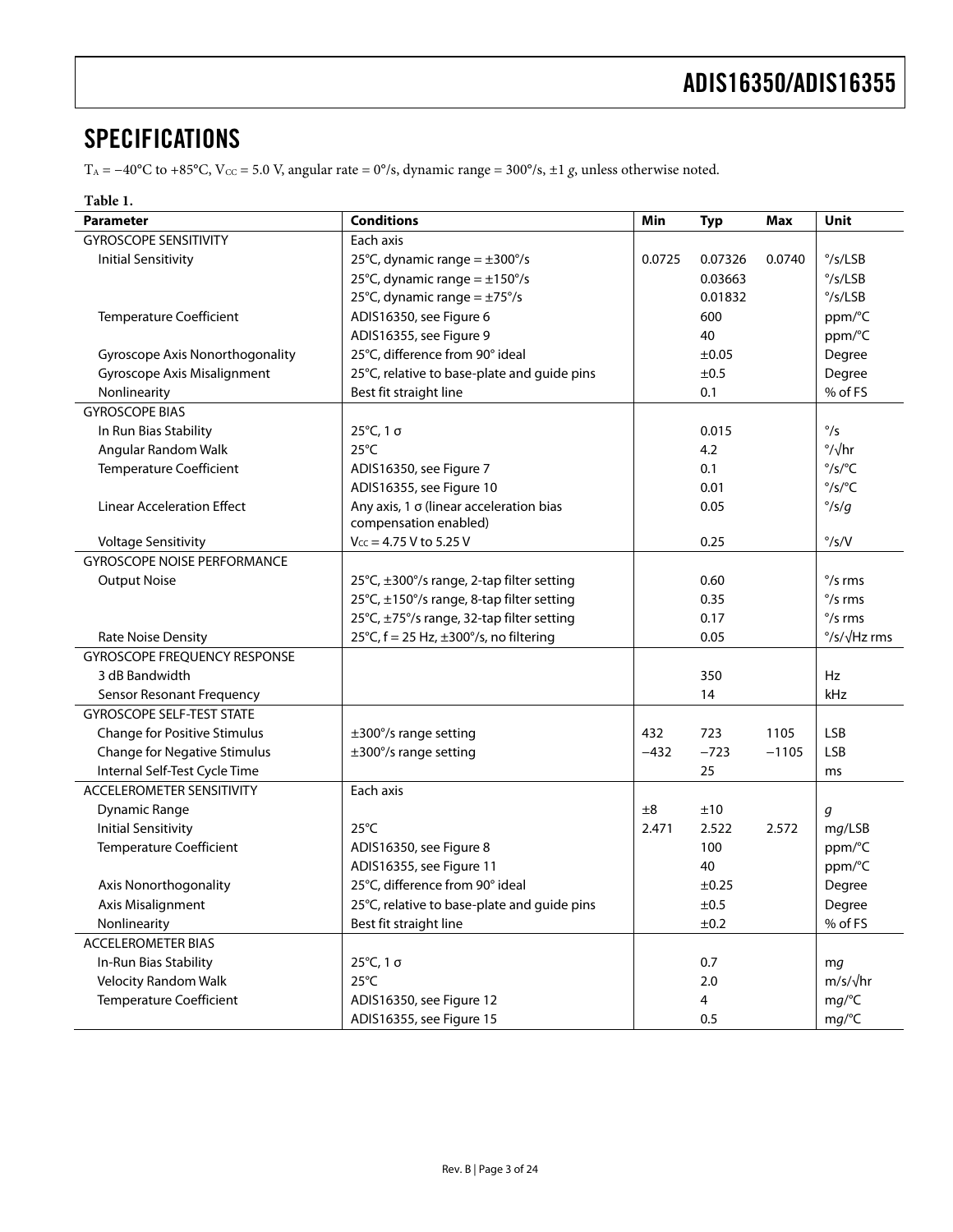| <b>Parameter</b>                     | <b>Conditions</b>                                           | Min         | <b>Typ</b>     | <b>Max</b> | Unit               |
|--------------------------------------|-------------------------------------------------------------|-------------|----------------|------------|--------------------|
| ACCELEROMETER NOISE PERFORMANCE      |                                                             |             |                |            |                    |
| <b>Output Noise</b>                  | 25°C, no filtering                                          |             | 35             |            | mg rms             |
| <b>Noise Density</b>                 | 25°C, no filtering<br>1.85                                  |             |                |            | $mg/\sqrt{Hz}$ rms |
| ACCELEROMETER FREQUENCY RESPONSE     |                                                             |             |                |            |                    |
| 3 dB Bandwidth                       |                                                             |             | 350            |            | Hz                 |
| <b>Sensor Resonant Frequency</b>     |                                                             |             | 10             |            | kHz                |
| ACCELEROMETER SELF-TEST STATE        |                                                             |             |                |            |                    |
| <b>Output Change When Active</b>     |                                                             | 73          | 146            | 219        | <b>LSB</b>         |
| <b>TEMPERATURE SENSOR</b>            |                                                             |             |                |            |                    |
| Output at 25°C                       |                                                             |             | 0              |            | <b>LSB</b>         |
| <b>Scale Factor</b>                  |                                                             |             | 6.88           |            | LSB/°C             |
| ADC INPUT                            |                                                             |             |                |            |                    |
| Resolution                           |                                                             |             | 12             |            | <b>Bits</b>        |
| <b>Integral Nonlinearity</b>         |                                                             |             | ±2             |            | <b>LSB</b>         |
| <b>Differential Nonlinearity</b>     |                                                             |             | ±1             |            | <b>LSB</b>         |
| <b>Offset Error</b>                  |                                                             |             | ±4             |            | <b>LSB</b>         |
| <b>Gain Error</b>                    |                                                             |             | ±2             |            | <b>LSB</b>         |
| Input Range                          |                                                             | $\mathbf 0$ |                | 2.5        | v                  |
| <b>Input Capacitance</b>             | During acquisition                                          |             | 20             |            | pF                 |
| <b>DAC OUTPUT</b>                    | 5 kΩ/100 pF to GND                                          |             |                |            |                    |
| Resolution                           |                                                             |             | 12             |            | <b>Bits</b>        |
| Relative Accuracy                    | For Code 101 to Code 4095                                   |             | ±4             |            | <b>LSB</b>         |
| <b>Differential Nonlinearity</b>     |                                                             |             | ±1             |            | <b>LSB</b>         |
| <b>Offset Error</b>                  |                                                             |             | ±5             |            | mV                 |
| Gain Error                           |                                                             |             | ±0.5           |            | $\%$               |
| Output Range                         |                                                             |             |                | 2.5        | v                  |
| Output Impedance                     |                                                             |             | $\overline{2}$ |            | Ω                  |
| <b>Output Settling Time</b>          |                                                             |             | 10             |            | μs                 |
| LOGIC INPUTS <sup>1</sup>            |                                                             |             |                |            |                    |
| Input High Voltage, VINH             |                                                             | 2.0         |                |            | $\vee$             |
| Input Low Voltage, VINL              |                                                             |             |                | 0.8        | v                  |
|                                      | For $\overline{\text{CS}}$ signal when used to wake up from |             |                | 0.55       | v                  |
|                                      | sleep mode                                                  |             |                |            |                    |
| Logic 1 Input Current, INH           | $V_{IH} = 3.3 V$                                            |             | ±0.2           | ±10        | μA                 |
| Logic 0 Input Current, IINL          | $V_{IL} = 0 V$                                              |             |                |            |                    |
| All Except RST                       |                                                             |             | $-40$          | $-60$      | μA                 |
| <b>RST</b>                           |                                                             |             | $-1$           |            | mA                 |
| Input Capacitance, CIN               |                                                             |             | 10             |            | pF                 |
| <b>DIGITAL OUTPUTS1</b>              |                                                             |             |                |            |                    |
| Output High Voltage, V <sub>OH</sub> | $I_{\text{SOWRCE}} = 1.6 \text{ mA}$                        | 2.4         |                |            | $\mathsf{V}$       |
| Output Low Voltage, Vol.             | $I_{SINK} = 1.6$ mA                                         |             |                | 0.4        | V                  |
| <b>SLEEP TIMER</b>                   |                                                             |             |                |            |                    |
| Timeout Period <sup>2</sup>          |                                                             | 0.5         |                | 128        | Sec                |
| <b>FLASH MEMORY</b>                  |                                                             |             |                |            |                    |
| Endurance <sup>3</sup>               |                                                             | 10,000      |                |            | Cycles             |
| Data Retention <sup>4</sup>          | $T_J = 85$ °C                                               | 20          |                |            | Years              |
| <b>CONVERSION RATE</b>               |                                                             |             |                |            |                    |
| Maximum Sample Rate                  | $SMPL_PRD = 0x01$                                           |             | 819.2          |            | SPS                |
| Minimum Sample Rate                  | $SMPL$ $PRD = 0xFF$                                         |             | 0.413          |            | SPS                |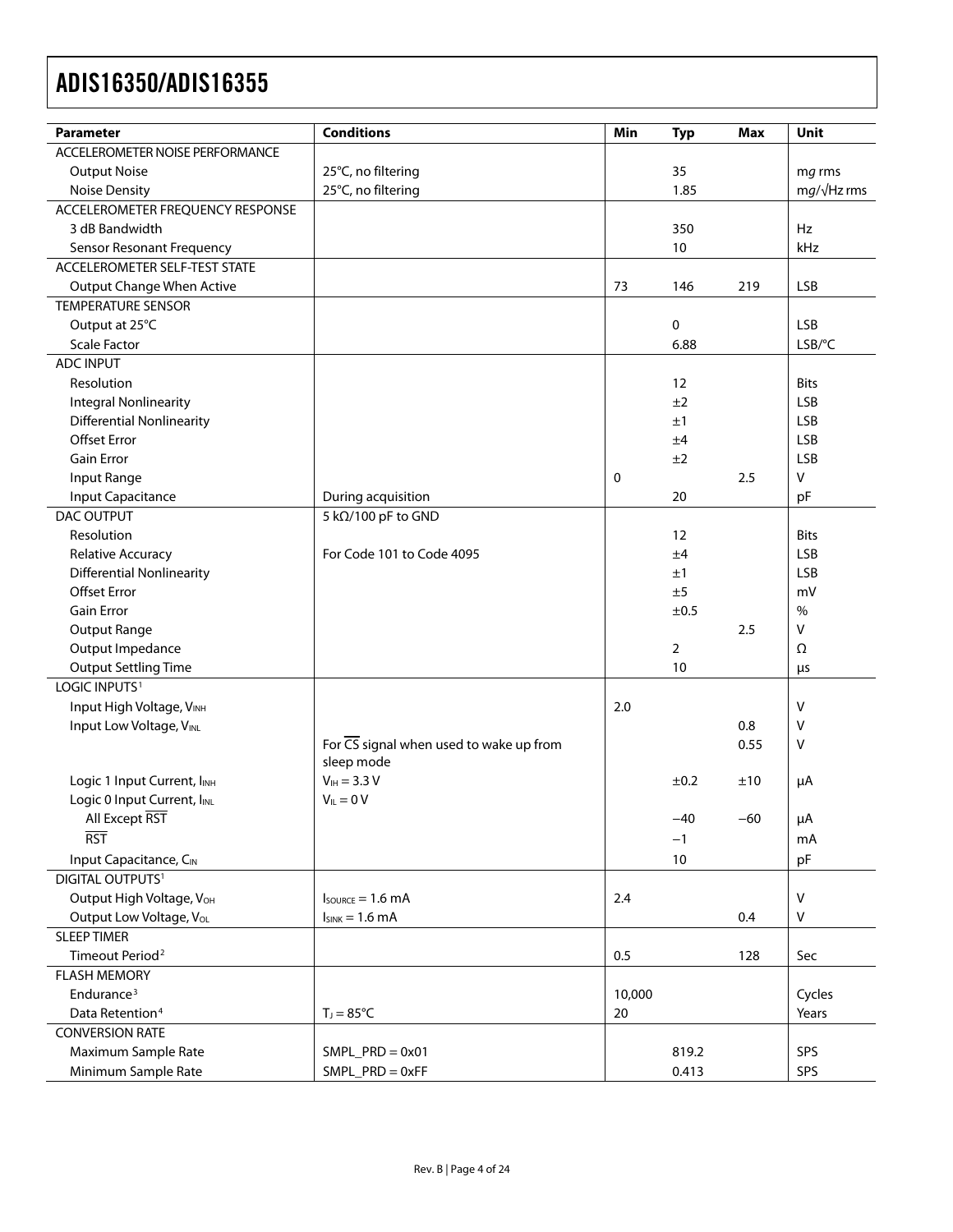<span id="page-4-0"></span>

| <b>Parameter</b>             | <b>Conditions</b>   | Min  | Typ | Max  | Unit |
|------------------------------|---------------------|------|-----|------|------|
| START-UP TIME <sup>5</sup>   |                     |      |     |      |      |
| Initial Power-Up             |                     |      | 150 |      | ms   |
| Sleep Mode Recovery          |                     |      |     |      | ms   |
| <b>POWER SUPPLY</b>          |                     |      |     |      |      |
| Operating Voltage Range, Vcc |                     | 4.75 | 5.0 | 5.25 | v    |
| Power Supply Current         | Normal mode at 25°C |      | 33  |      | mA   |
|                              | Fast mode at 25°C   |      | 57  |      | mA   |
|                              | Sleep mode at 25°C  |      | 500 |      | μA   |

1 The digital I/O signals are driven by an internal 3.3 V supply, and the inputs are 5 V tolerant.

<sup>2</sup> Guaranteed by design.

<sup>3</sup> Endurance is qualified as per JEDEC Standard 22, Method A117 and measured at −40°C, +25°C, +85°C, and +125°C.<br><sup>3</sup> Betention lifetime equivalent at junction temperature (T.) 85°C as per IEDEC Standard 22. Method A117.

<sup>3</sup> Retention lifetime equivalent at junction temperature (T.) 85°C as per JEDEC Standard 22, Method A117. Retention lifetime decreases with junction temperature.<br><sup>5</sup> Defined as the time from wake-up to the first conversio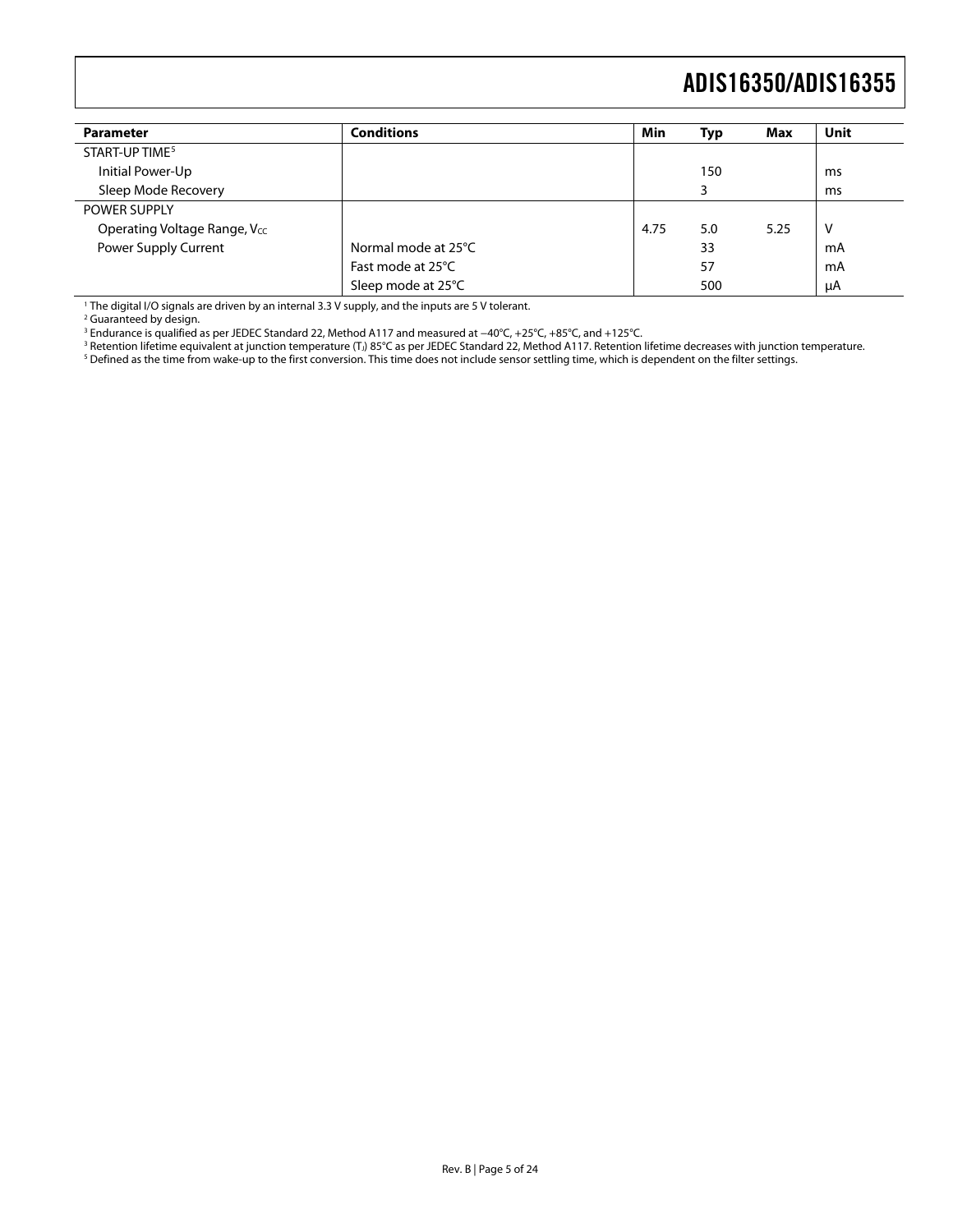#### <span id="page-5-0"></span>**TIMING SPECIFICATIONS**

 $T_A = 25^{\circ}$ C, V<sub>cC</sub> = 5.0 V, angular rate = 0°/s, unless otherwise noted.

#### **Table 2.**

<span id="page-5-1"></span>

| <b>Parameter</b>        | <b>Description</b>                                                               | Min <sup>1</sup> | <b>Typ</b> | Max <sup>1</sup> | <b>Unit</b> |
|-------------------------|----------------------------------------------------------------------------------|------------------|------------|------------------|-------------|
| f <sub>SCLK</sub>       | Fast mode, SMPL_PRD $\leq$ 0x09 (f <sub>s</sub> $\geq$ 164 Hz)                   | 0.01             |            |                  | <b>MHz</b>  |
|                         | Normal mode, SMPL PRD $\geq$ 0x0A (f <sub>S</sub> $\leq$ 149 Hz)                 | 10               |            | 300              | kHz         |
| <b><i>LDATARATE</i></b> | Data rate time, fast mode, SMPL PRD $\leq$ 0x09 (f <sub>s</sub> $\geq$ 164 Hz)   | 40               |            |                  | μs          |
|                         | Data rate time, normal mode, SMPL PRD $\geq$ 0x0A (f <sub>s</sub> $\leq$ 149 Hz) | 160              |            |                  | us          |
| <b>LDATASTALL</b>       | Data stall time, fast mode SMPL_PRD $\leq$ 0x09 (f <sub>s</sub> $\geq$ 164 Hz)   | 9                |            |                  | μs          |
|                         | Data stall time, normal mode SMPL_PRD $\geq$ 0x0A ( $f_s \leq$ 149 Hz)           | 75               |            |                  | us          |
| $t_{\overline{CS}}$     | Chip select to clock edge                                                        | 48.8             |            |                  | ns          |
| t <sub>DAV</sub>        | Data output valid after SCLK falling edge <sup>2</sup>                           |                  |            | 100              | ns          |
| t <sub>DSU</sub>        | Data input setup time before SCLK rising edge                                    | 24.4             |            |                  | ns          |
| <b>t</b> <sub>DHD</sub> | Data input hold time after SCLK rising edge                                      | 48.8             |            |                  | ns          |
| $t_{DF}$                | Data output fall time                                                            |                  |            | 12.5             | ns          |
| <b>t</b> <sub>DR</sub>  | Data output rise time                                                            |                  | 5          | 12.5             | ns          |
| t <sub>SFS</sub>        | CS high after SCLK edge <sup>3</sup>                                             | 5                |            |                  | ns          |

<sup>1</sup> Guaranteed by design, not production tested.

<sup>2</sup> The MSB presents an exception to this parameter. The MSB clocks out on the falling edge of CS. The rest of the DOUT bits are clocked after the falling edge of SCLK and are governed by this specification.

<sup>3</sup> This parameter may need to be expanded to allow for proper capture of the LSB. After CS goes high, the DOUT line goes into a high impedance state.



### <span id="page-5-2"></span>**TIMING DIAGRAMS**

<span id="page-5-3"></span>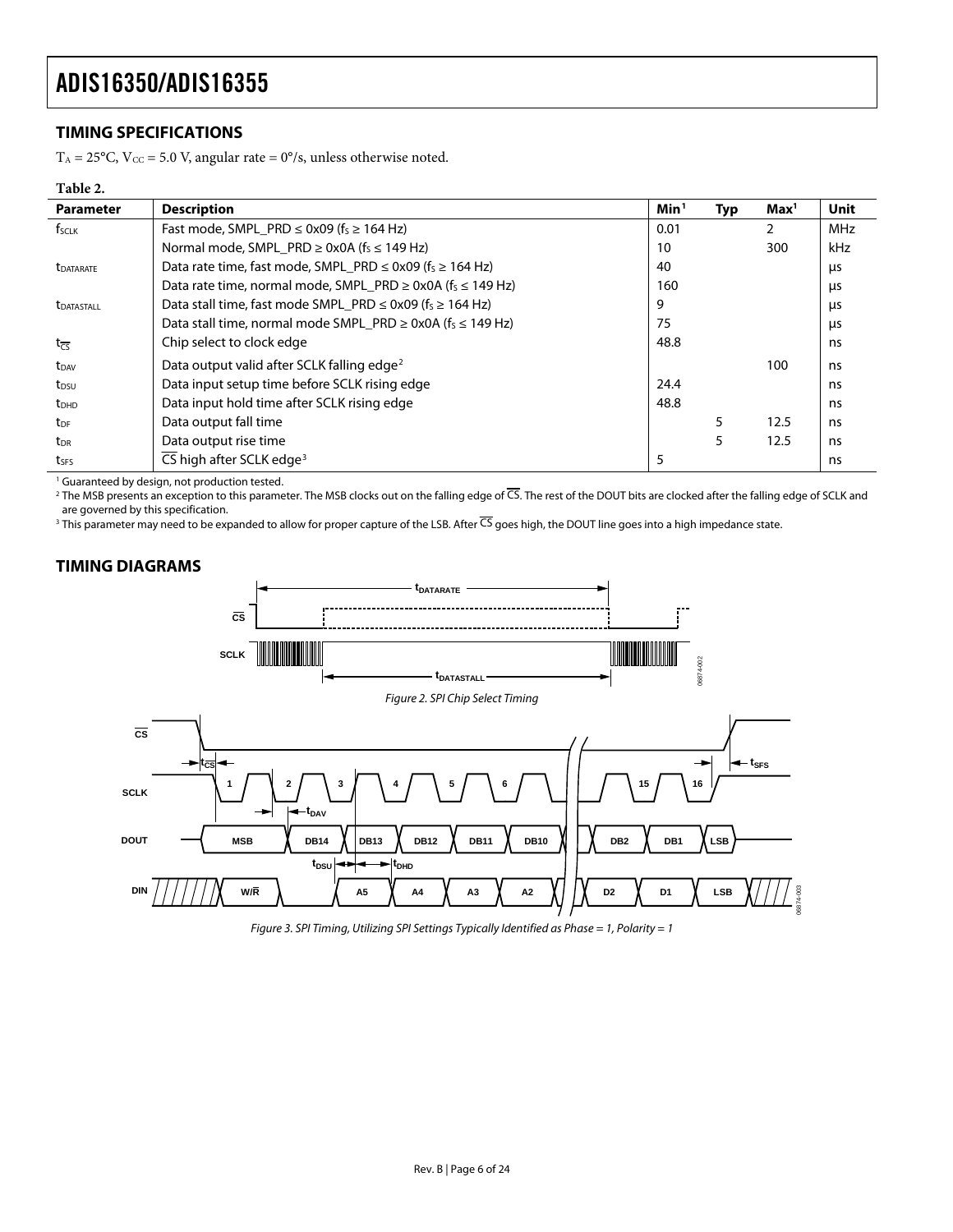### <span id="page-6-0"></span>ABSOLUTE MAXIMUM RATINGS

#### **Table 3.**

| <b>Parameter</b>                    | Rating                                             |
|-------------------------------------|----------------------------------------------------|
| Acceleration                        |                                                    |
| Any Axis, Unpowered                 | 2000 $q$                                           |
| Any Axis, Powered                   | 2000 q                                             |
| VCC to GND                          | $-0.3$ V to $+6.0$ V                               |
| Digital Input/Output Voltage to GND | $-0.3 V$ to $+5.3 V$                               |
| Analog Inputs to GND                | $-0.3 V$ to $+3.6 V$                               |
| <b>Operating Temperature Range</b>  | $-40^{\circ}$ C to $+85^{\circ}$ C                 |
| Storage Temperature Range           | $-65^{\circ}$ C to $+125^{\circ}$ C <sup>1,2</sup> |

<sup>1</sup> Extended exposure to temperatures outside the specified temperature range of −40°C to +85°C can adversely affect the accuracy of the factory calibration. For best accuracy, store the parts within the specified operating range of −40°C to +85°C.

<sup>2</sup> Although the device is capable of withstanding short-term exposure to 150°C, long-term exposure threatens internal mechanical integrity.

Stresses above those listed under Absolute Maximum Ratings may cause permanent damage to the device. This is a stress rating only; functional operation of the device at these or any other conditions above those indicated in the operational section of this specification is not implied. Exposure to absolute maximum rating conditions for extended periods may affect device reliability.

#### **Table 4. Package Characteristics**

| Package Type   | $\theta_{JA}$ | $θ$ ις             | Device Weight |
|----------------|---------------|--------------------|---------------|
| 24-Lead Module | 39.8°C/W      | 14.2 $\degree$ C/W | 16 grams      |

#### **ESD CAUTION**



ESD (electrostatic discharge) sensitive device. Charged devices and circuit boards can discharge without detection. Although this product features patented or proprietary protection circuitry, damage may occur on devices subjected to high energy ESD. Therefore, proper ESD precautions should be taken to avoid performance degradation or loss of functionality.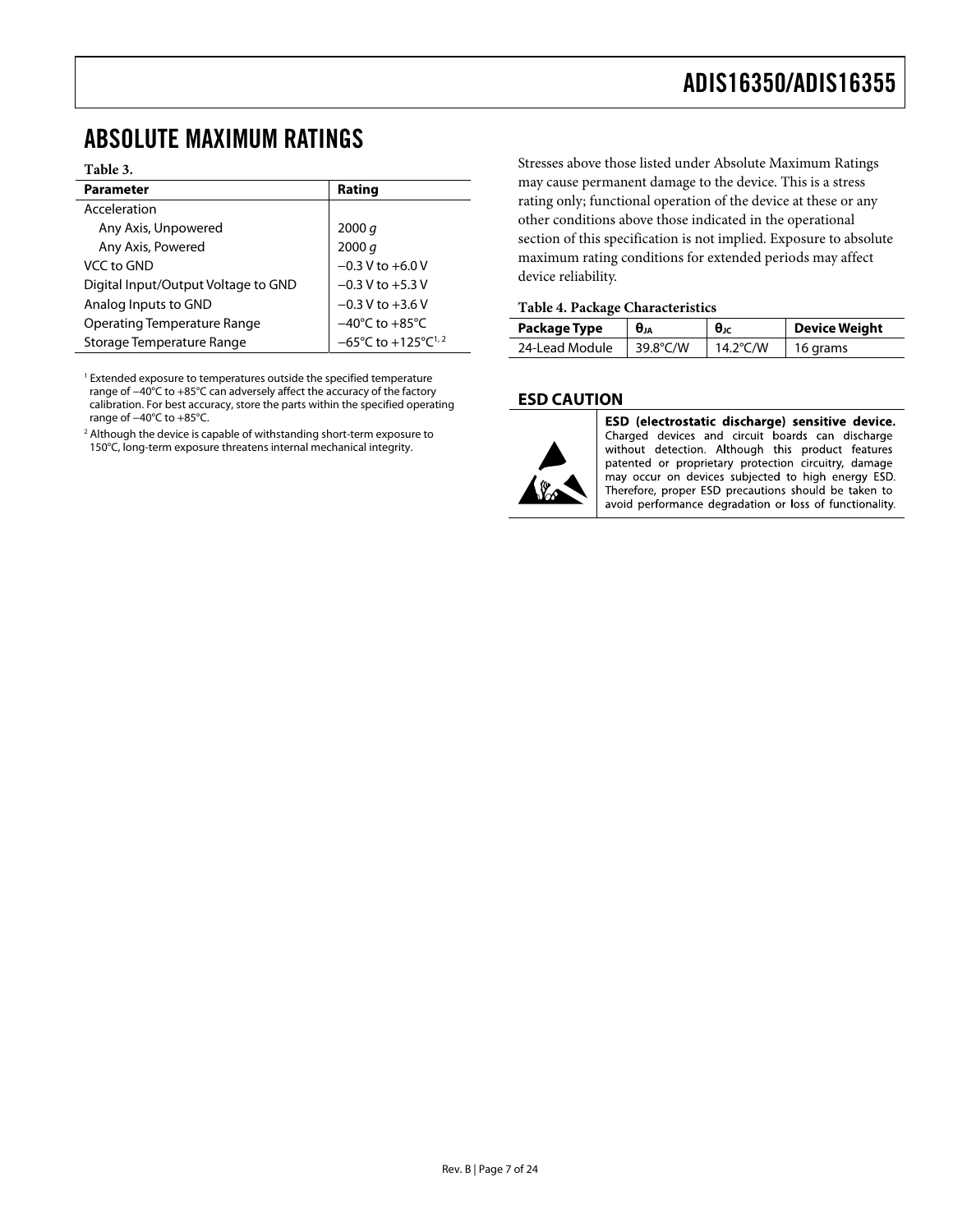### <span id="page-7-0"></span>PIN CONFIGURATION AND FUNCTION DESCRIPTIONS



<span id="page-7-2"></span><span id="page-7-1"></span>**Table 5. Pin Function Descriptions** 

| Pin No.                          | <b>Mnemonic</b>        | Type <sup>1</sup> | <b>Description</b>            |
|----------------------------------|------------------------|-------------------|-------------------------------|
| 1, 2, 16, 17, 18, 19, 22, 23, 24 | <b>DNC</b>             | N/A               | Do Not Connect                |
| 3                                | <b>SCLK</b>            |                   | <b>SPI Serial Clock</b>       |
| 4                                | <b>DOUT</b>            | O                 | <b>SPI Data Output</b>        |
| 5                                | <b>DIN</b>             |                   | SPI Data Input                |
| 6                                | $\overline{\text{CS}}$ |                   | SPI Chip Select               |
| 7                                | DIO <sub>1</sub>       | 1/O               | Digital Input/Output          |
| 8                                | <b>RST</b>             |                   | Reset                         |
| 9                                | DIO <sub>2</sub>       | 1/O               | Digital Input/Output          |
| 10, 11, 12                       | <b>VCC</b>             |                   | Power Supply                  |
| 13, 14, 15                       | <b>GND</b>             |                   | Power Ground                  |
| 20                               | AUX_DAC                | O                 | Auxiliary, 12-Bit, DAC Output |
| 21                               | AUX ADC                |                   | Auxiliary, 12-Bit, ADC Input  |

Figure 5. Pin Configuration, Connector Top View

06874-004

 $1 S =$  supply, O = output, I = input.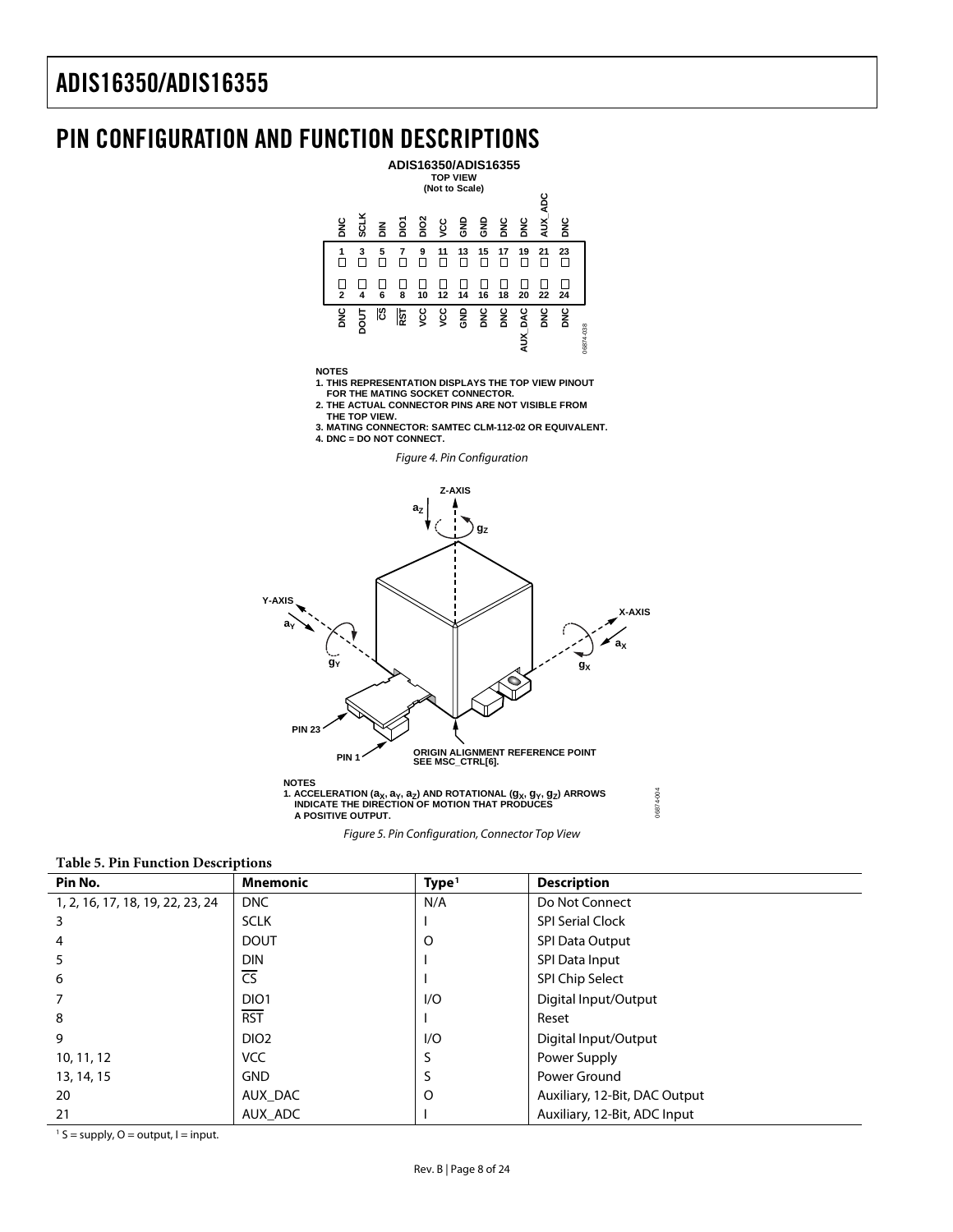### <span id="page-8-0"></span>TYPICAL PERFORMANCE CHARACTERISTICS



Figure 6. ADIS16350 Gyroscope Sensitivity vs. Temperature

<span id="page-8-2"></span><span id="page-8-1"></span>

<span id="page-8-3"></span>

<span id="page-8-4"></span>Figure 8. ADIS16350 Accelerometer Sensitivity vs. Temperature



Figure 9. ADIS16355 Gyroscope Sensitivity vs. Temperature



Figure 10. ADIS16355 Gyroscope Bias vs. Temperature



Figure 11. ADIS16355 Accelerometer Sensitivity vs. Temperature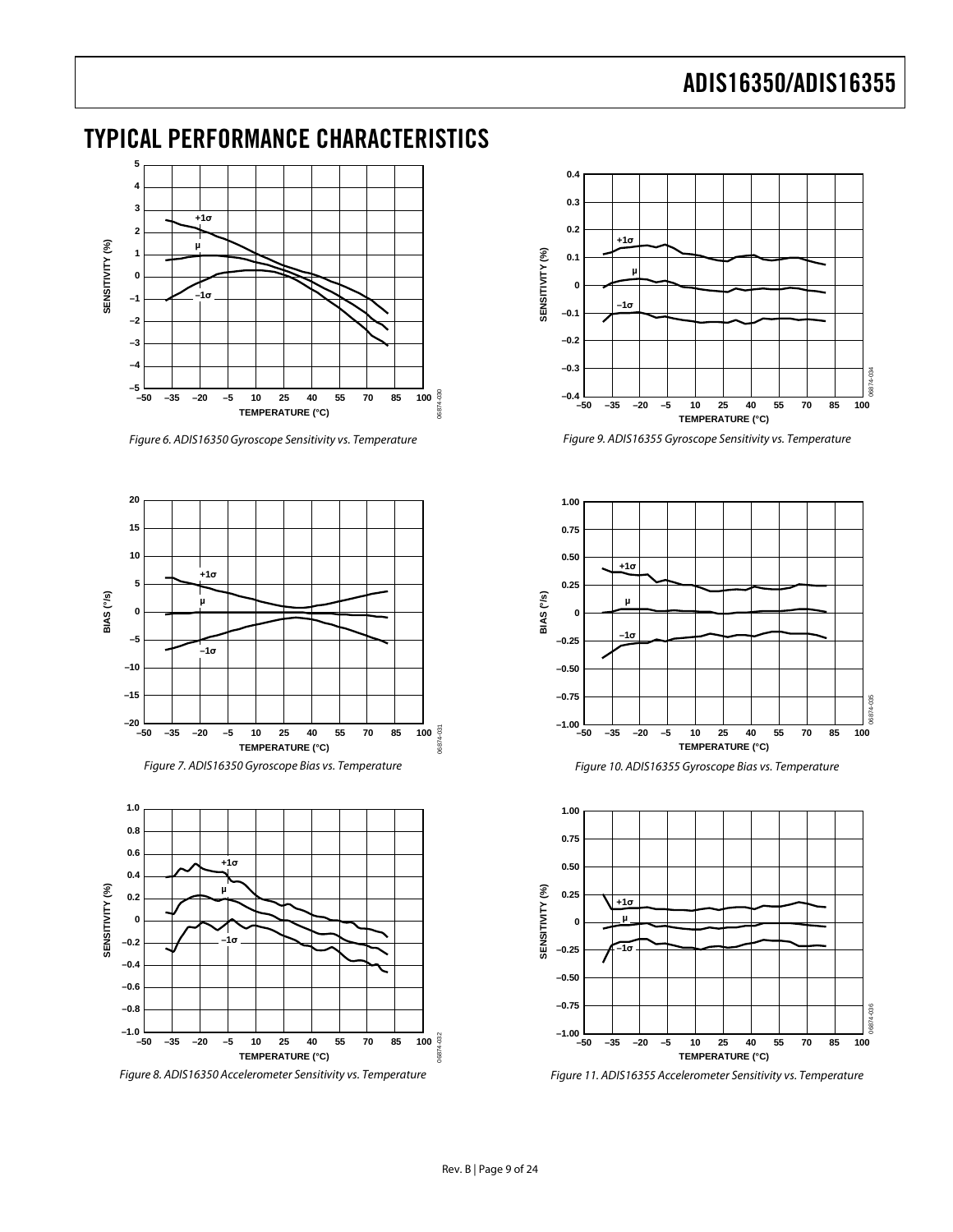

<span id="page-9-0"></span>

Figure 13. Gyroscope Root Allan Variance



Figure 14. Accelerometer Root Allan Variance



Figure 15. ADIS16355 Accelerometer Bias vs. Temperature



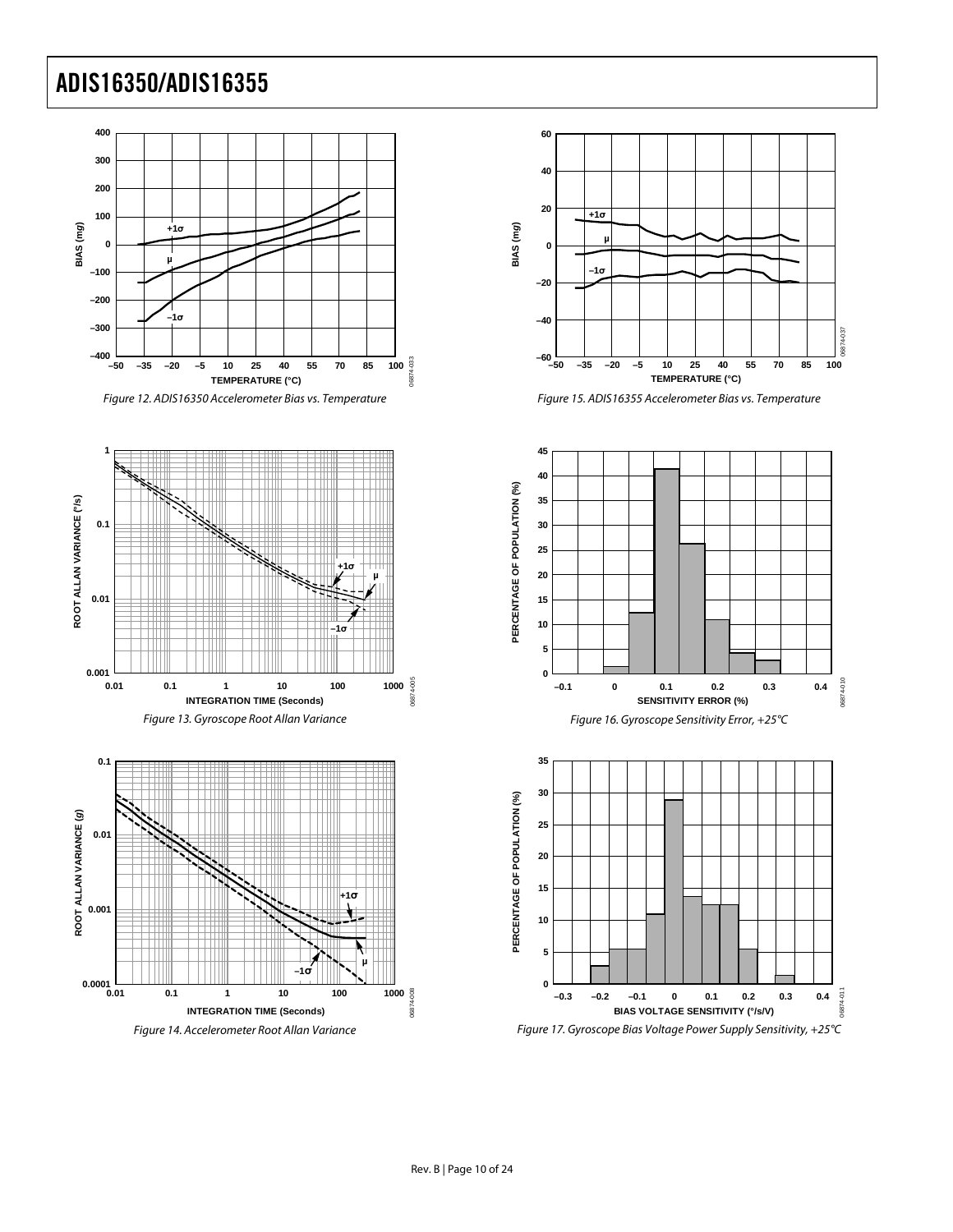06874-020

06874-020

06874-021

 $021$ 

06874-022

6874-022



Figure 20. Long-Term Bias Stability, +25°C Figure 23. Accelerometer Self-Test Distribution, +25°C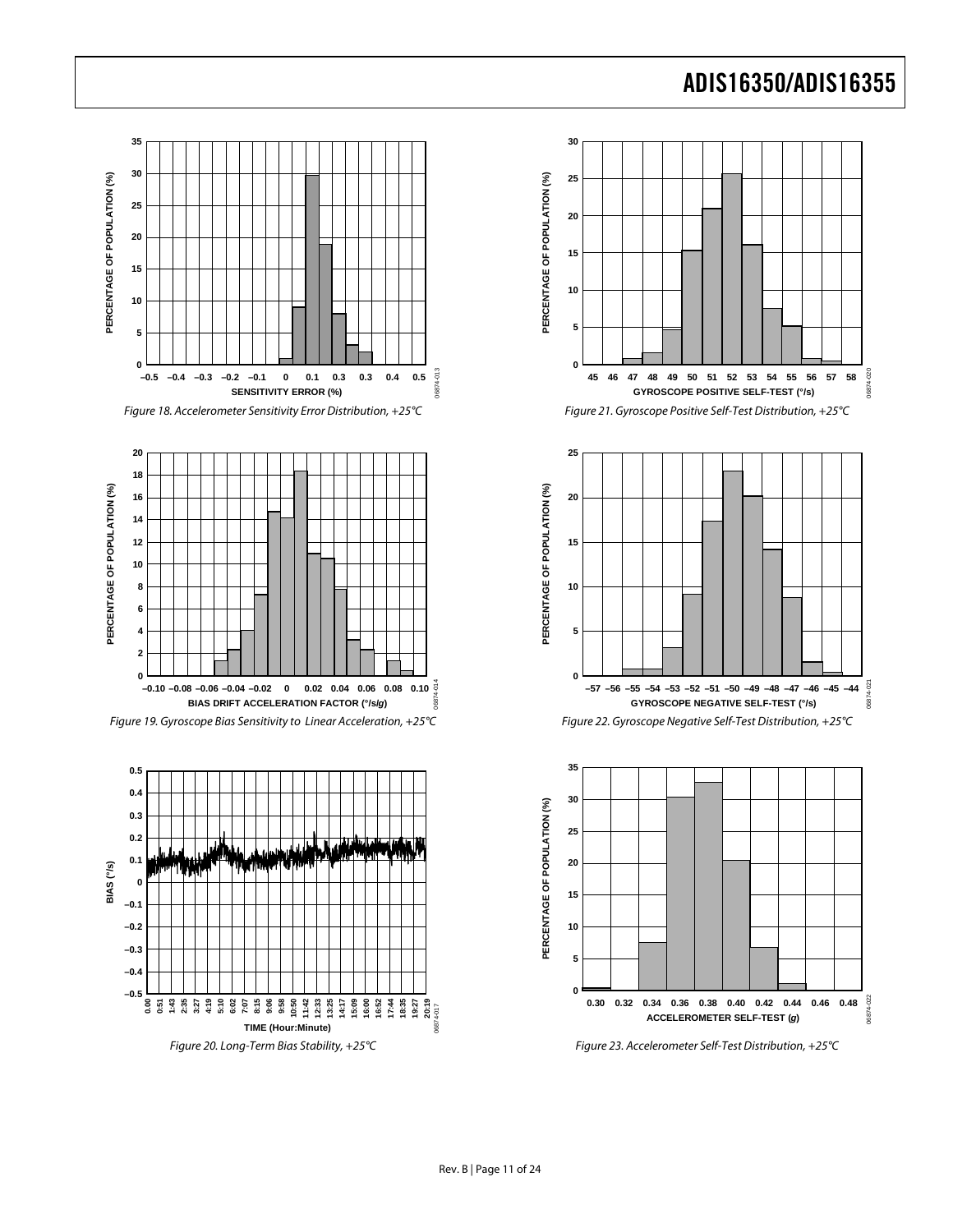### <span id="page-11-0"></span>THEORY OF OPERATION **OVERVIEW**

The ADIS16350/ADIS16355 integrate three orthogonal axes of gyroscope sensors with three orthogonal axes of accelerometer sensors, creating the basic six degrees of freedom (6DOF) in a single package. The accelerometers are oriented along the axis of rotation for each gyroscope. These six sensing elements are held together by a mechanical structure that provides tight force and motion coupling. Each sensor output signal is sampled using an ADC, and then the digital data is fed into a proprietary digital processing circuit. The digital processing circuit applies the correction tables to each sensor output, manages the input/ output function using a simple register structure and serial interface, and provides many other features that simplify systemlevel designs.

#### **GYROSCOPE SENSOR**

The core MEMs angular rate sensor (gyroscope) operates on the principle of a resonator gyroscope. Two polysilicon sensing structures each contain a dither frame, which is electrostatically driven to resonance. This provides the velocity element required to produce a Coriolis force during rotation. At two of the outer extremes of each frame, orthogonal to the dither motion, are movable fingers that are placed between fixed fingers to form a capacitive pickoff structure that senses Coriolis motion. The resulting signal is fed to a series of gain and demodulation stages that produce the electrical rate signal output.

#### **ACCELEROMETER SENSOR**

The core acceleration sensor is a surface micromachined polysilicon structure built on top of the silicon wafer. Polysilicon springs suspend the structure over the surface of the wafer and provide a resistance against acceleration forces. Deflection of the structure is measured using a differential capacitor that consists of independent fixed plates and central plates attached to the moving mass. Acceleration deflects the beam and unbalances the differential capacitor, resulting in a differential output that is fed to a series of gain and demodulation stages that produce the electrical rate signal output.

#### **FACTORY CALIBRATION**

<span id="page-11-1"></span>The ADIS16350 provides a factory calibration that simplifies the process of integrating it into system-level designs. This calibration provides correction for initial sensor bias and sensitivity, power supply variation, axial alignment, and linear acceleration (gyroscopes). An extensive, three-dimensional characterization provides the basis for generating correction tables for each individual sensor. The ADIS16355 provides the same calibration, over temperature.

#### **CONTROL REGISTER STRUCTURE**

The ADIS16350/ADIS16355 provide configuration control to many critical operating parameters by using a dual-memory register structure. The volatile SRAM register locations control operation of the part while the nonvolatile flash memory locations preserve the configuration settings. Updating register contents affects only its SRAM location. Preserving the updates in its corresponding flash memory location requires initiation of the flash update command. This helps reduce the number of write cycles to the flash memory and consequently increases the endurance of the flash memory. During startup and reset-recovery sequences, the flash memory contents are automatically loaded into the SRAM register locations.

#### **AUXILIARY ADC FUNCTION**

The auxiliary ADC is a standard 12-bit ADC that digitizes other system-level analog signals. The output of the ADC can be monitored through the AUX\_ADC register, as defined in [Table 6](#page-13-1). The ADC is a 12-bit successive approximation converter. The output data is presented in straight binary format with the fullscale range extending from 0 V to 2.5 V.

[Figure 24](#page-11-1) shows the equivalent circuit of the analog input structure of the ADC. The input capacitor (C1) is typically 4 pF and can be attributed to parasitic package capacitance. The two diodes provide ESD protection for the analog input. Care must be taken to ensure that the analog input signals are never outside the range of −0.3 V to +3.5 V. Signals outside this range causes the diodes to become forward-biased and to start conducting. The diodes can handle 10 mA without causing irreversible damage. The resistor is a lumped component that represents the on resistance of the switches. The value of this resistance is typically 100 Ω. Capacitor C2 represents the ADC sampling capacitor and is typically 16 pF.



For ac applications, it is recommended that high frequency components from the analog input signal be removed by using a low-pass filter on the analog input pin.

In applications where harmonic distortion and signal-to-noise ratios are critical, the analog input must be driven from a low impedance source. Large source impedances significantly affect the ac performance of the ADC. This can necessitate the use of an input buffer amplifier. When no input amplifier is used to drive the analog input, the source impedance should be limited to values lower than 1 kΩ.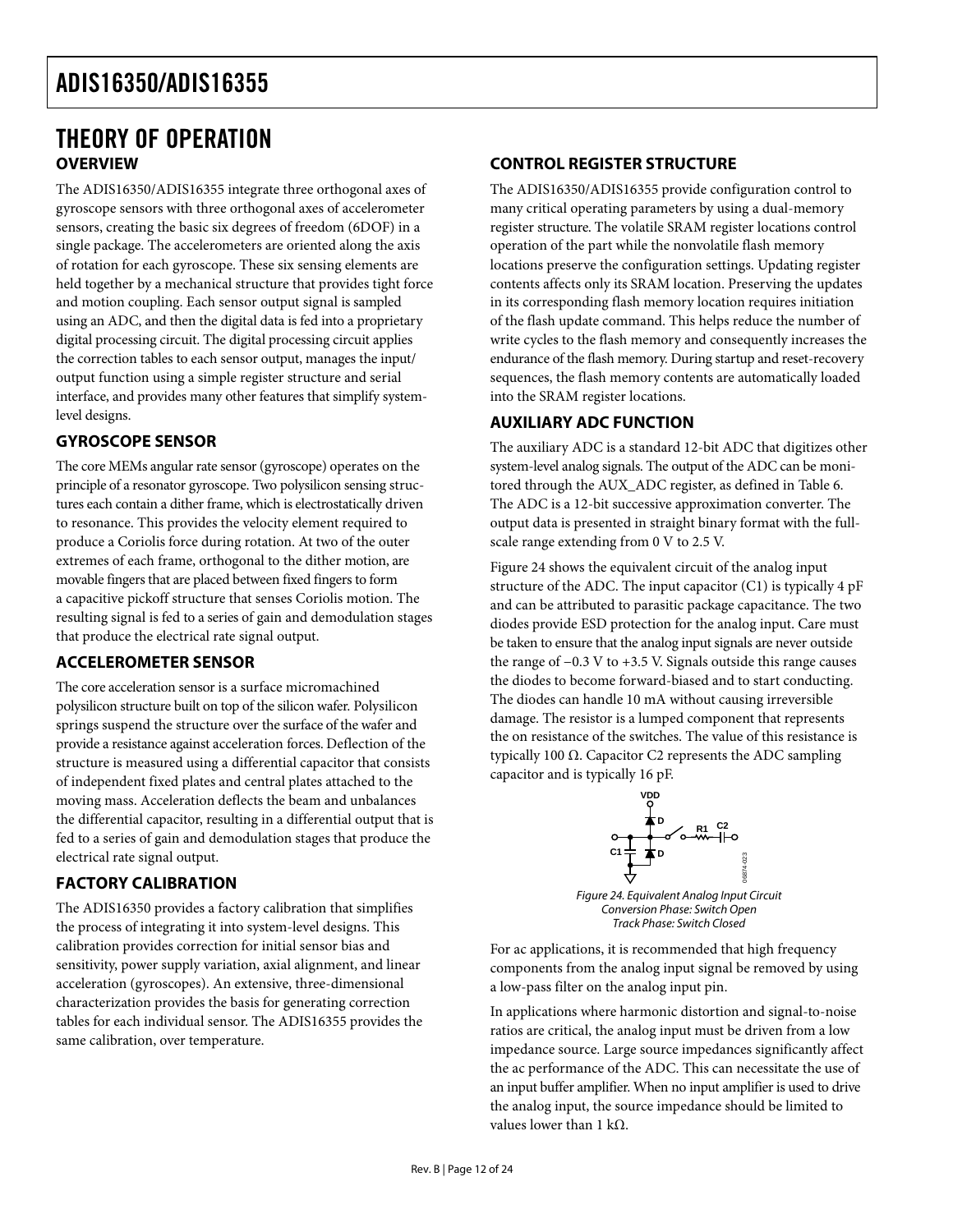### <span id="page-12-0"></span>BASIC OPERATION

The ADIS16350/ADIS16355 are designed for simple integration into system designs, requiring only a 5 V power supply and a 4-wire, industry-standard serial peripheral interface (SPI). All outputs and user-programmable functions are handled by a simple register structure. Each register is 16 bits in length and has its own unique bit map. The 16 bits in each register consist of an upper byte (D8 to D15) and a lower byte (D0 to D7), each with its own 6-bit address.

#### **SERIAL PERIPHERAL INTERFACE (SPI)**

The serial peripheral interface (SPI) port includes four signals: chip select  $(\overline{\text{CS}})$ , serial clock (SCLK), data input (DIN), and data output (DOUT). The CS line enables the SPI port and frames each SPI event. When this signal is high, the DOUT line is in a high impedance state and the signals on DIN and SCLK have no impact on operation. A complete data frame contains 16 clock cycles. Because the SPI port operates in full-duplex mode, it supports simultaneous, 16-bit receive (DIN) and transmit (DOUT) functions during the same data frame. This enables the user to configure the next read cycle, while, at the same time, receiving the data associated with the previous configuration.

<span id="page-12-1"></span>Refer to [Table 2](#page-5-1), [Figure 2](#page-5-2), and [Figure 3](#page-5-3) for detailed information regarding timing and operation of the SPI port.

#### **Writing to Registers**

[Figure 25](#page-12-1) displays a typical data frame for writing a command to a control register. In this case, the first bit of the DIN sequence is a 1, followed by a 0, the 6-bit address of the target register, and the 8-bit data command. Because each write command covers a single byte of data, two data frames are required when writing the entire 16-bit space of a register. Note that 16 SCLK cycles are required for a successful write operation.

#### **Reading from Registers**

Reading the contents of a register requires a modification to the sequence illustrated in [Figure 25.](#page-12-1) In this case, the first two bits in the DIN sequence are 0, followed by the address of the register. Each register has two addresses (an upper address and a lower address), but either one can be used to access the entire 16 bits of data. The final eight bits of the DIN sequence are irrelevant and can be counted as don't cares during a read command. During the next data frame, the DOUT sequence contains the 16-bit data of the register, as shown in [Figure 26.](#page-12-2) Although a single read command requires two separate data frames, the full-duplex mode minimizes this overhead, requiring only one extra data frame when continuously sampling.

<span id="page-12-2"></span>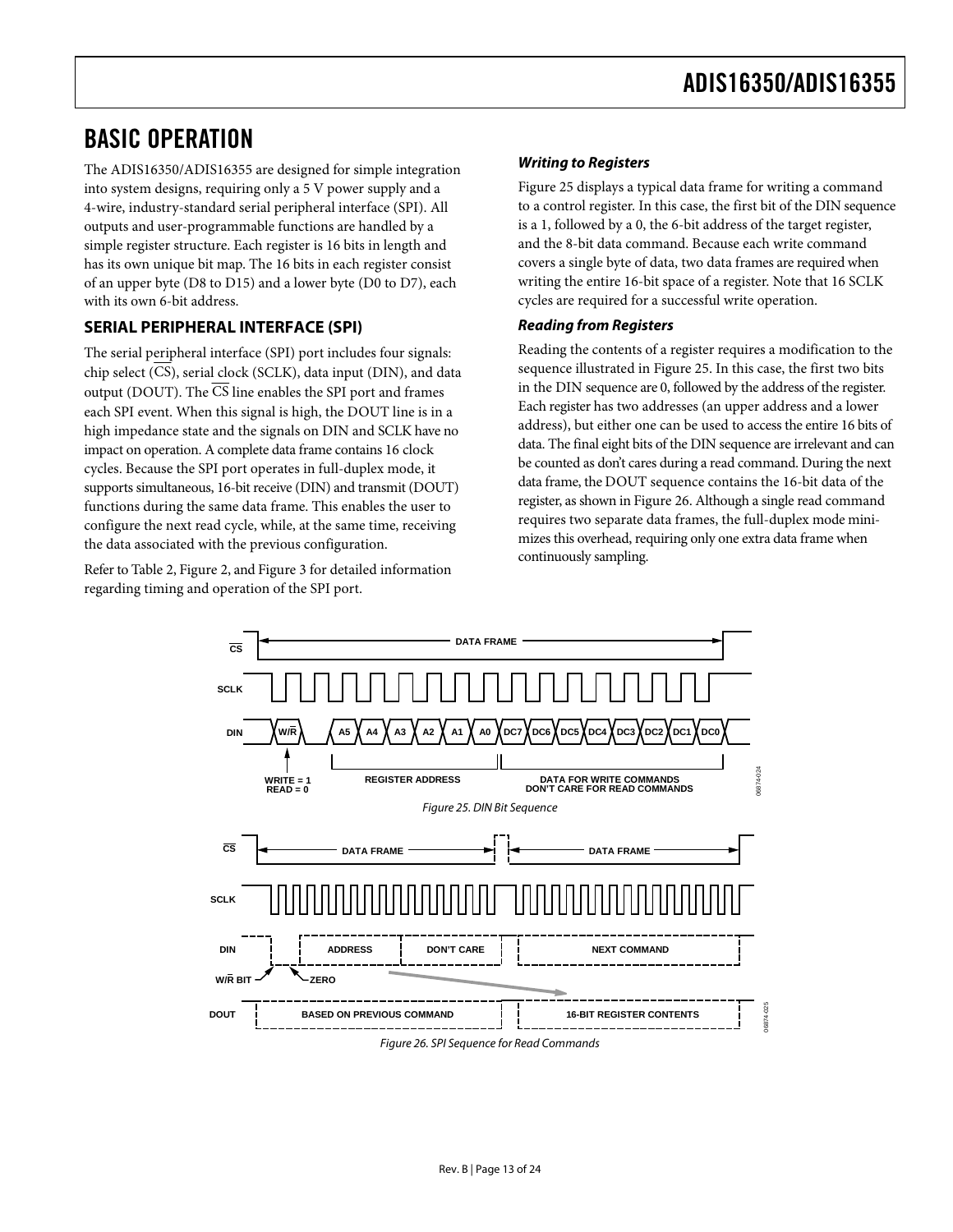#### <span id="page-13-0"></span>**DATA OUTPUT REGISTER ACCESS**

[Table 6](#page-13-1) provides the data configuration for each output data register in the ADIS16350/ADIS16355. Starting with the MSB of the upper byte, each output data register has the following bit sequence: new data (ND) flag, error/alarm (EA) flag, followed by 14 data bits. The data bits are LSB-justified and, in the case of the 12-bit data formats, the remaining two bits (Bit 12 and Bit

13) are not used. The ND flag indicates that unread data resides in the output data registers. This flag clears and returns to 0 during an output register read sequence. It returns to 1 after the next internal sample update cycle completes. The EA flag indicates an error condition. The STATUS register contains all of the error flags and provides the ability to investigate root cause.

**Scale Factor** 

**Data D** 

Т

#### <span id="page-13-1"></span>**Table 6. Output Data Register Information**

| <b>Name</b> | <b>Function</b>                                 | <b>Addresses</b> | Data<br>Length | <b>Data Format</b> | <b>Scale Factor</b><br>(per LSB) |
|-------------|-------------------------------------------------|------------------|----------------|--------------------|----------------------------------|
| SUPPLY OUT  | Power supply measurement                        | 0x03, 0x02       | 12 bits        | Binary             | $1.8315$ mV <sup>1</sup>         |
| XGYRO OUT   | X-axis gyroscope output measurement             | 0x05, 0x04       | 14 bits        | Twos complement    | $0.07326^{\circ}/s^2$            |
| YGYRO_OUT   | Y-axis gyroscope output measurement             | 0x07, 0x06       | 14 bits        | Twos complement    | $0.07326^{\circ}/s^2$            |
| ZGYRO OUT   | Z-axis gyroscope output measurement             | 0x09, 0x08       | 14 bits        | Twos complement    | $0.07326^{\circ}/s^2$            |
| XACCL_OUT   | X-axis acceleration output measurement          | 0x0B, 0x0A       | 14 bits        | Twos complement    | $2.522$ mg                       |
| YACCL_OUT   | Y-axis acceleration output measurement          | $0x0D$ , $0x0C$  | 14 bits        | Twos complement    | $2.522$ mg                       |
| ZACCL OUT   | Z-axis acceleration output measurement          | 0x0F, 0x0E       | 14 bits        | Twos complement    | $2.522$ mg                       |
| XTEMP OUT   | X-axis gyroscope sensor temperature measurement | 0x11,0x10        | 12 bits        | Twos complement    | $0.1453^{\circ}$ C <sup>3</sup>  |
| YTEMP_OUT   | Y-axis gyroscope sensor temperature measurement | 0x13, 0x12       | 12 bits        | Twos complement    | $0.1453^{\circ}C^{3}$            |
| ZTEMP OUT   | Z-axis gyroscope sensor temperature measurement | 0x15, 0x14       | 12 bits        | Twos complement    | $0.1453^{\circ}C^{3}$            |
| AUX_ADC     | Auxiliary analog input data                     | 0x17, 0x16       | 12 bits        | Binary             | $0.6105$ mV                      |

<span id="page-13-2"></span>1 5 V = 2730 LSBs (nominal)

<sup>2</sup> Assumes that the scaling is set to 300°/s.<br><sup>3</sup> Ivnical condition, 25°C = 0.1 SB

 $3$  Typical condition, 25 $^{\circ}$ C = 0 LSB.

#### **Table 7. Output Coding Example, XGYRO\_OUT, YGYRO\_OUT, and ZGYRO\_OUT[1](#page-13-3), [2](#page-13-3)**

<span id="page-13-3"></span>

| <b>Rate of Rotation</b>   |                           |                       |                      |                           |                |
|---------------------------|---------------------------|-----------------------|----------------------|---------------------------|----------------|
| $\pm 300^{\circ}/s$ Range | $\pm 150^{\circ}/s$ Range | $\pm$ 75°/s Range     | <b>Binary Output</b> | <b>Hexadecimal Output</b> | <b>Decimal</b> |
| $80^{\circ}/s$            | $40^{\circ}/s$            | $20^{\circ}/s$        | 00 0100 0100 0100    | 0x0444                    | 1092           |
| $40^{\circ}/s$            | $20^{\circ}/s$            | $10^{\circ}/s$        | 00 0010 0010 0010    | 0x0222                    | 546            |
| $0.07326^{\circ}/s$       | $0.03663^{\circ}/s$       | $0.018315^{\circ}/s$  | 00 0000 0000 0001    | 0x0001                    |                |
| $0^{\circ}/s$             | $0^{\circ}/s$             | $0^{\circ}/s$         | 00 0000 0000 0000    | 0x0000                    | 0              |
| $-0.07326^{\circ}/s$      | $-0.03663^{\circ}/s$      | $-0.018315^{\circ}/s$ | 11 1111 1111 1111    | 0x3FFF                    | $-1$           |
| $-40^{\circ}/s$           | $-20^{\circ}/s$           | $-10^{\circ}/s$       | 1101 1101 1110       | 0x3DDE                    | $-546$         |
| $-80^{\circ}/s$           | $-40^{\circ}/s$           | $-20^{\circ}/s$       | 11 1011 1011 1100    | 0x3BBC                    | $-1092$        |

<sup>1</sup> The two most significant bits are not included.

2 Zero offset null performance is assumed.

#### **Table 8. Output Coding Example, XACCL\_OUT, YACCL\_OUT, and ZACCL\_OUT[1](#page-13-3), [2](#page-13-3)**

| <b>Acceleration</b> (q) | <b>Binary Output</b> | <b>Hexadecimal Output</b> | <b>Decimal</b> |
|-------------------------|----------------------|---------------------------|----------------|
| 2.522                   | 00 0011 1110 1000    | 0x03E8                    | 1000           |
|                         | 00 0001 1000 1101    | 0x018D                    | 397            |
| 0.002522                | 00 0000 0000 0001    | 0x0001                    |                |
| $\mathbf{0}$            | 00 0000 0000 0000    | 0x0000                    | 0              |
| $-0.002522$             | 11 1111 1111 1111    | 0x3FFF                    | —              |
| $-1$                    | 11 1110 0111 0011    | 0x3E73                    | $-397$         |
| $-2.522$                | 11 1100 0001 1000    | 0x3C18                    | $-1000$        |

<sup>1</sup> The two most significant bits are not included.

2 Zero offset null performance is assumed.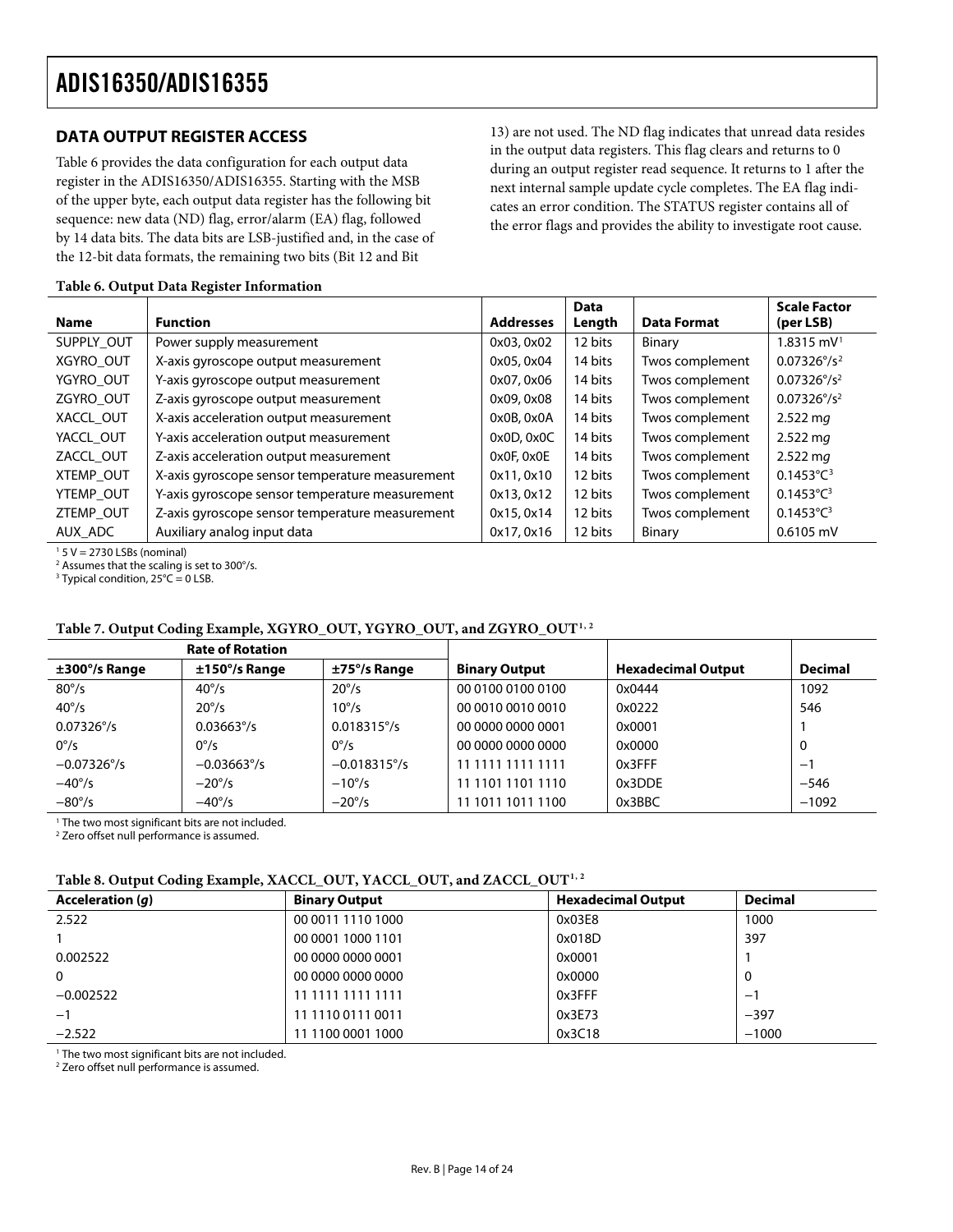### <span id="page-14-0"></span>PROGRAMMING AND CONTROL

#### **CONTROL REGISTER OVERVIEW**

There are many programmable features that are controlled by writing commands to the appropriate control registers using the SPI. The following sections describe these controls and specify each function, along with the corresponding register configuration. The features available for configuration in this register space are:

- Calibration
- Global commands
- Operational control
	- Sample rate
	- Power management
	- Digital filtering
	- Dynamic range
	- DAC output
	- Digital input/output
- Operational status and diagnostics
	- Self-test
	- Status conditions
	- Alarms

#### **Table 9. Control Register Mapping**

#### **CONTROL REGISTER STRUCTURE**

The ADIS16350/ADIS16355 use a temporary, RAM-based memory structure to facilitate the control registers listed in [Table 9](#page-14-1). The operational configuration is stored in a flash memory structure that automatically loads into the control registers during the start-up sequence. Each nonvolatile register has a corresponding flash memory location for storing the latest configuration contents. The contents of each nonvolatile register must be stored to flash manually.

Note that the contents of these registers are nonvolatile after they are stored to flash. The flash update command, available in the COMMAND register, provides this function. The ENDURANCE register provides a counter that allows for reliability management against the flash memory write cycle specification.

<span id="page-14-2"></span><span id="page-14-1"></span>

| <b>Register Name</b> | <b>Type</b> | <b>Volatility</b>        | <b>Addresses</b> | <b>Bytes</b>   | <b>Function</b>                        | <b>Reference Tables</b> |
|----------------------|-------------|--------------------------|------------------|----------------|----------------------------------------|-------------------------|
| <b>ENDURANCE</b>     | R           | Nonvolatile              | 0x00, 0x01       | $\overline{2}$ | Flash memory write count               | Table 29                |
|                      | R           | Volatile                 | 0x02 to 0x17     | 22             | Output data                            | Table 6                 |
|                      |             |                          | 0x18, 0x19       | 2              | Reserved                               |                         |
| XGYRO OFF            | R/W         | Nonvolatile              | $0x1A$ , $0x1B$  | $\overline{2}$ | X-axis gyroscope bias offset factor    | Table 10, Table 11      |
| YGYRO_OFF            | R/W         | Nonvolatile              | 0x1C, 0x1D       | 2              | Y-axis gyroscope bias offset factor    | Table 10, Table 11      |
| ZGYRO OFF            | R/W         | Nonvolatile              | $0x1E$ , $0x1F$  | 2              | Z-axis gyroscope bias offset factor    | Table 10, Table 11      |
| XACCL_OFF            | R/W         | Nonvolatile              | 0x20, 0x21       | 2              | X-axis acceleration bias offset factor | Table 12, Table 13      |
| YACCL_OFF            | R/W         | Nonvolatile              | 0x22, 0x23       | $\overline{2}$ | Y-axis acceleration bias offset factor | Table 12, Table 13      |
| ZACCL_OFF            | R/W         | Nonvolatile              | 0x24, 0x25       | 2              | Z-axis acceleration bias offset factor | Table 12, Table 13      |
| ALM MAG1             | R/W         | Nonvolatile              | 0x26, 0x27       | 2              | Alarm 1 amplitude threshold            | Table 32, Table 33      |
| ALM MAG2             | R/W         | Nonvolatile              | 0x28, 0x29       | 2              | Alarm 2 amplitude threshold            | Table 32, Table 33      |
| ALM_SMPL1            | R/W         | Nonvolatile              | 0x2A, 0x2B       | 2              | Alarm 1 sample size                    | Table 34, Table 35      |
| ALM_SMPL2            | R/W         | Nonvolatile              | 0x2C, 0x2D       | 2              | Alarm 2 sample size                    | Table 34, Table 35      |
| ALM_CTRL             | R/W         | Nonvolatile              | 0x2E, 0x2F       | 2              | Alarm control                          | Table 36, Table 37      |
| AUX_DAC              | R/W         | Volatile                 | 0x30, 0x31       | 2              | Auxiliary DAC data                     | Table 22, Table 23      |
| <b>GPIO CTRL</b>     | R/W         | Volatile                 | 0x32, 0x33       | 2              | Auxiliary digital input/output control | Table 24, Table 25      |
| MSC_CTRL             | R/W         | Nonvolatile <sup>1</sup> | 0x34, 0x35       | 2              | Miscellaneous control                  | Table 27, Table 28      |
| SMPL_PRD             | R/W         | Nonvolatile              | 0x36, 0x37       | $\overline{2}$ | Internal sample period (rate) control  | Table 16, Table 17      |
| SENS/AVG             | R/W         | Nonvolatile              | 0x38, 0x39       | 2              | Dynamic range/digital filter control   | Table 20, Table 21      |
| SLP_CNT              | R/W         | Volatile                 | 0x3A, 0x3B       | 2              | Sleep mode control                     | Table 18, Table 19      |
| <b>STATUS</b>        | R           | Volatile                 | 0x3C, 0x3D       | 2              | System status                          | Table 30, Table 31      |
| COMMAND              | W           | N/A                      | 0x3E, 0x3F       | 2              | System command                         | Table 14, Table 15      |

1 The contents of the lower byte are nonvolatile; the contents of the upper byte are volatile.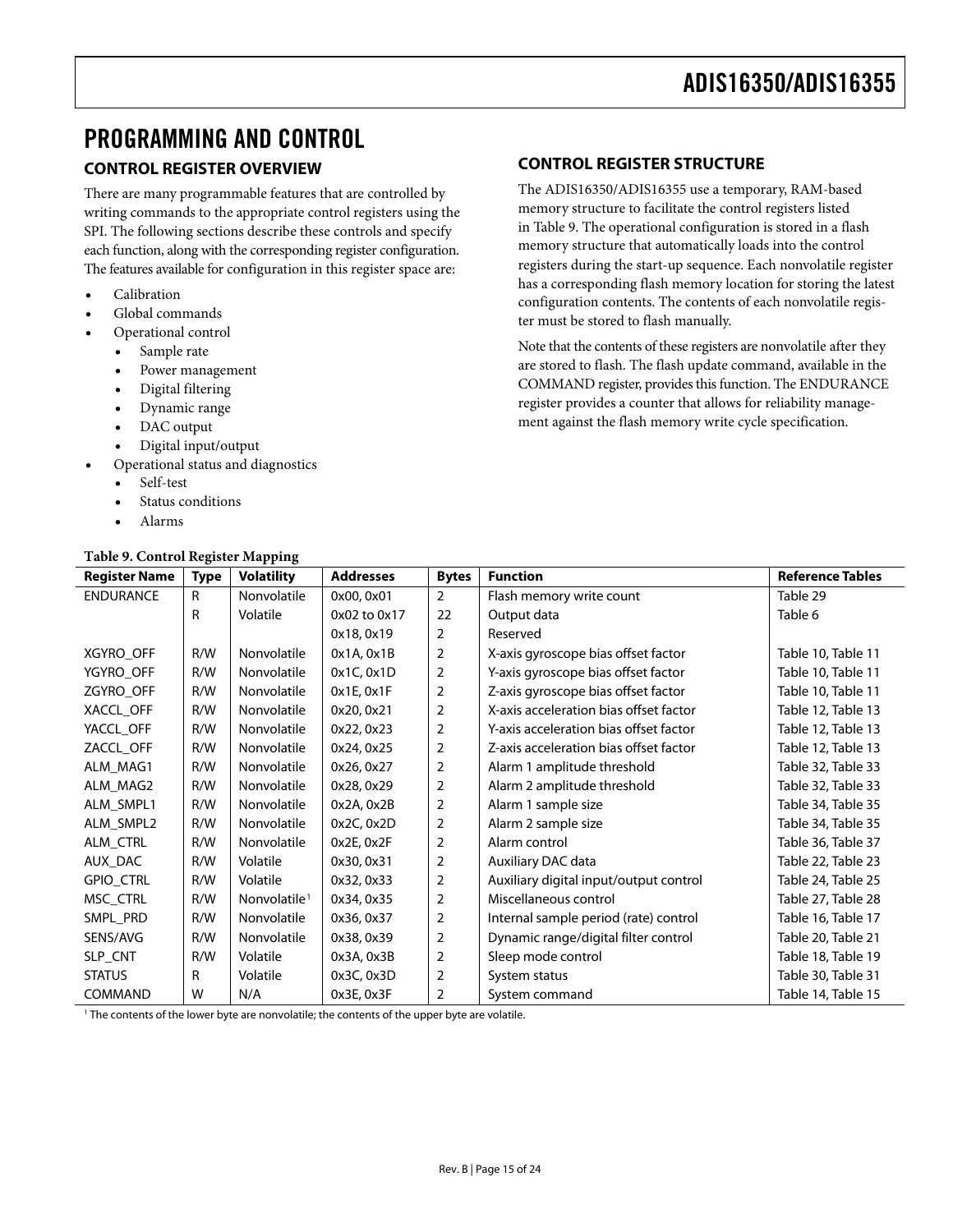#### <span id="page-15-0"></span>**CALIBRATION**

For applications that require point-of-use calibration, the bias correction registers provide bias level control for all six sensors. [Table 10](#page-15-1), [Table 11](#page-15-2), [Table 12](#page-15-3), and [Table 13](#page-15-4) provide the details required for using these registers to calibrate the output bias for each sensor.

#### **Table 10. Gyroscope Bias Correction Registers**

<span id="page-15-1"></span>

| Register               | <b>Addresses</b> | <b>Common Parameters</b>             |
|------------------------|------------------|--------------------------------------|
| XGYRO_OFF   0x1A, 0x1B |                  | Default value = $0x0000$             |
| YGYRO_OFF   0x1C, 0x1D |                  | Scale = $0.018315^{\circ}/s$ per LSB |
| ZGYRO_OFF   0x1E, 0x1F |                  | Twos complement, read/write          |

#### **Table 11. Gyroscope Bias Correction Register Bits**

<span id="page-15-2"></span>

| <b>Bits</b> | <b>Description</b>                                     |
|-------------|--------------------------------------------------------|
| [15:13]     | Not used                                               |
| [12:0]      | Data bits, typical adjustment range = $\pm 75^{\circ}$ |
|             |                                                        |

#### **Table 12. Accelerometer Bias Correction Registers**

<span id="page-15-3"></span>

| Register               | <b>Addresses</b> | <b>Common Parameters</b>    |
|------------------------|------------------|-----------------------------|
| XACCL_OFF   0x21, 0x20 |                  | Default value = $0x0000$    |
| YACCL_OFF   0x23, 0x22 |                  | Scale = $2.522$ mg per LSB  |
| ZACCL_OFF   0x25, 0x24 |                  | Twos complement, read/write |

#### <span id="page-15-4"></span>**Table 13. Accelerometer Bias Correction Register Bits**

| <b>Bits</b> | <b>Description</b>                                 |
|-------------|----------------------------------------------------|
| [15:12]     | Not used                                           |
| [11:0]      | Data bits, typical adjustment range = $\pm$ 5.16 g |

#### **Manual Bias Calibration**

Because each offset bias register has read/write access, the bias of each sensor is adjustable. For example, if an output offset of 0.18°/s is observed in the Z-axis gyroscope, the ZGYRO\_OFF register provides the calibration factor necessary to improve the accuracy. Using its sensitivity of 0.018315°/s, an adjustment of −10 LSBs is required. The twos complement, hexadecimal code of −10 LSBs is 0x1FF6.

To implement this calibration factor, use the following pseudocode:

Write 0xF6 to Address 0x1E, then write 0x1F to Address 0x1F

This step reduces the 0.18°/s error term to 0.00315°/s.

#### **Automatic Bias Null Calibration**

A single-command, automatic bias calibration measures all three gyroscope output registers, then loads the three bias correction registers with values that return their outputs to zero (null). A single register write command starts this process (see [Table 15](#page-16-6)).

Write 0x01 to Address 0x3E

#### **Precision Automatic Bias Null Calibration**

Another option for gyroscope calibration, which typically provides better accuracy, is with the single-command, precision autonull. This incorporates the optimal averaging time for generating bias correction factors for all three gyroscope sensors. This command requires approximately 30 seconds to complete. For optimal calibration accuracy, the device should be stable (no motion) for this entire period. Once it has started, a reset command is needed to stop it prematurely, if required. The following sequence starts this calibration option (see [Table 15](#page-16-6)):

Write 0x10 to Address 0x3E

#### **Restoring Factory Calibration**

The factory calibration can be restored by returning the contents of each bias correction register to their default value of zero. This command also flushes all of the data from the digital filter taps. To accomplish this function for all six sensor signal paths (see [Table 15](#page-16-6)),

Write 0x02 to Address 0x3E

#### **Linear Acceleration Bias Compensation (Gyroscopes)**

The following command enables compensation for acceleration influences on gyroscope bias behavior:

Set Bit 7 of Address 0x34 to 1 (see [Table 28](#page-18-3))

#### **Linear Acceleration Origin Alignment**

The following command provides origin alignment for the accelerometers to the point of percussion (see [Figure 5\)](#page-7-2), using the MSC\_CTRL register.

Set Bit 6 of Address 0x34 to 1 (see [Table 28](#page-18-3))

#### **GLOBAL COMMANDS**

Global commands provide single-write initiations for common operations such as calibration, flash update, auxiliary DAC latch, and software reset. Each global command has a unique control bit assigned to it in the COMMAND register and is initiated by writing 1 to its assigned bit.

The flash update command writes the contents of each nonvolatile register into flash memory for storage. This process takes approximately 100 ms and requires the power supply voltage to be within specification for the duration of the event. Note that this operation also automatically follows the autonull, precision autonull, and factory reset commands. After waiting the appropriate time for the flash update to complete, verify successful completion by reading the STATUS register (flash update  $error = 0$ , if successful).

The DAC latch command loads the contents of AUX\_DAC into the DAC latches, which control the actual output level. This overcomes the challenge of discontinuous outputs that would otherwise be associated with two separate write cycles for upper and lower bytes. Finally, the software reset command sends the ADIS16350/ADIS16355 digital processor into a restart sequence, effectively accomplishing the same tasks as the RST line.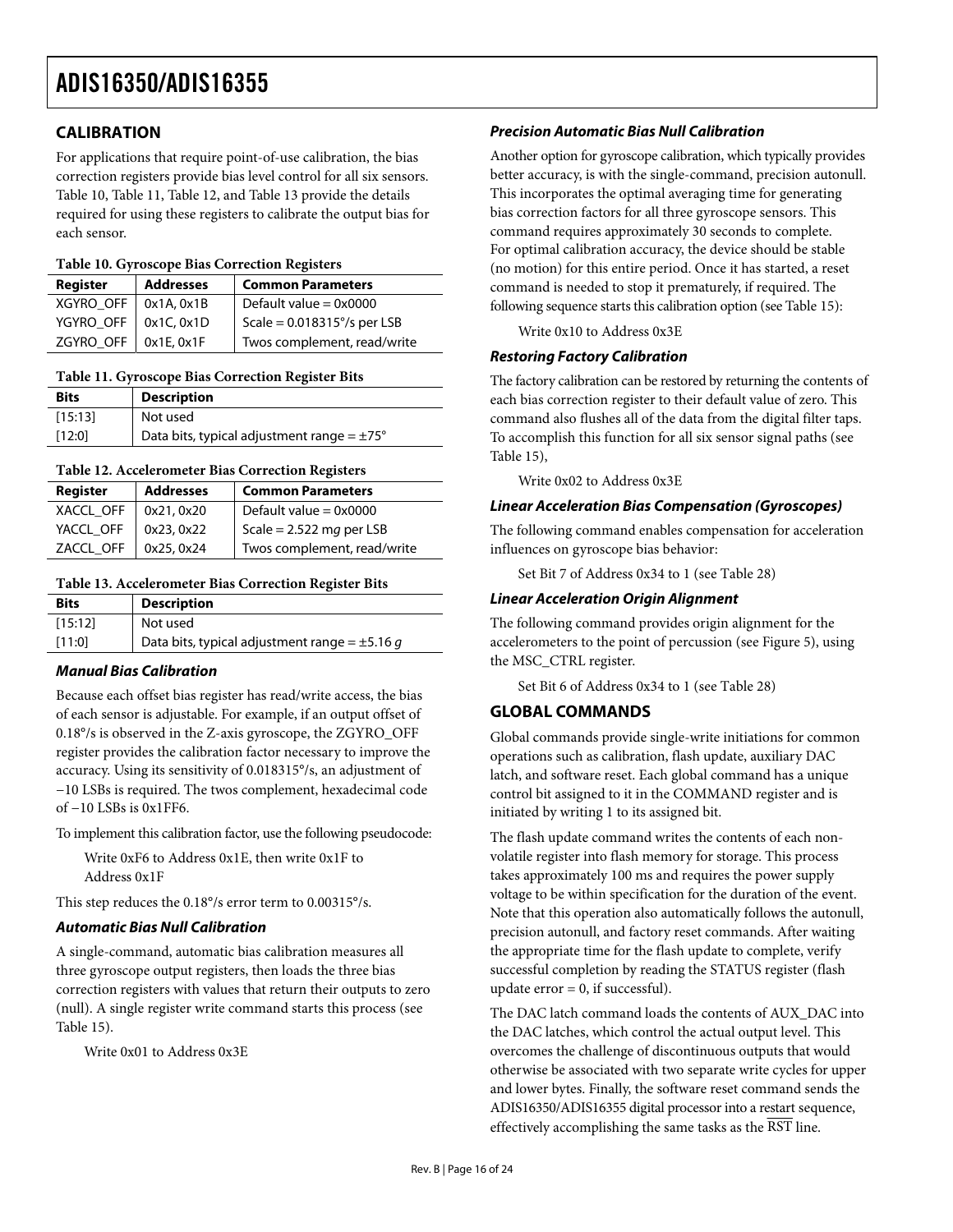#### <span id="page-16-0"></span>**Table 14. COMMAND Register Definition**

<span id="page-16-5"></span>

| <b>Address</b> | <b>Default</b> | <b>Format</b> | <b>Access</b> |
|----------------|----------------|---------------|---------------|
| 0x3F, 0x3E     | N/A            | N/A           | Write only    |

#### **Table 15. COMMAND Bit Descriptions**

<span id="page-16-6"></span>

| <b>Bits</b>       | <b>Description</b>                  |
|-------------------|-------------------------------------|
| $[15:8]$          | Not used                            |
| [7]               | Software reset command              |
| [6:5]             | Not used                            |
| [4]               | Precision autonull command          |
| [3]               | Flash update command                |
| $\lceil 2 \rceil$ | Auxiliary DAC data latch            |
| [1]               | Factory calibration restore command |
| [0]               | Autonull command                    |

#### **OPERATIONAL CONTROL**

#### **Internal Sample Rate**

The internal sample rate defines how often data output variables are updated, independent of the rate at which they are read out on the SPI port. The SMPL\_PRD register controls the internal sample rate and has two parts: a time base and a multiplier. The sample period can be calculated using the following equation:

$$
T_s = T_B \times (N_s + 1)
$$

where:

<span id="page-16-3"></span> $T<sub>s</sub>$  is the sample period.

 $T_B$  is the time base.

*NS* is the multiplier.

<span id="page-16-4"></span>The default value is the minimum register setting, 0x01, which corresponds to the maximum sample rate of 819.2 samples per second. The contents of this register are nonvolatile.

#### **Table 16. SMPL\_PRD Register Definition**

<span id="page-16-1"></span>

| <b>Address</b> | <b>Default</b> | <b>Format</b> | <b>Access</b> |
|----------------|----------------|---------------|---------------|
| 0x37, 0x36     | 0x0001         | N/A           | R/W           |
|                |                |               |               |

#### **Table 17. SMPL\_PRD Bit Descriptions**

<span id="page-16-2"></span>

| <b>Bits</b> | <b>Description</b>                                     |
|-------------|--------------------------------------------------------|
|             | $[15:8]$ Not used                                      |
| [7]         | Time base, $0 = 0.61035$ ms, $1 = 18.921$ ms           |
| [6:0]       | Multiplier (add 1 before multiplying by the time base) |

An example calculation of the sample period for the device is

If *SMPL*  $PRD = 0x0007$ , Bits  $[7:0] = 00000111$ 

Bit  $7 = 0$ , so  $T_B = 0.61035$  ms

Bits  $[6:0] = 0000111 = 7 = N_s$ 

 $T_s = T_B \times (N_s + 1) = 0.61035$  ms  $\times (7 + 1) = 4.8828$  ms

 $f_S = 1/T_S = 204.8$  SPS

The sample rate setting has a direct impact on the SPI data rate capability. For SMPL\_PRD settings  $\leq 0x09$  (fast mode), the SPI SCLK can run at a rate up to 2.0 MHz. For SMPL\_PRD settings > 0x09 (normal mode), the SPI SCLK can run at a rate up to 300 kHz. ADIS16350/ADIS16355

The sample rate setting also affects the power dissipation. The normal mode power (SMPL\_PRD  $> 0x09$ ) dissipation is approximately 67% less than the fast mode (SMPL\_PRD  $\leq$  0x09) power dissipation. The two different modes of operation offer a system-level trade-off between performance (sample rate, serial transfer rate) and power dissipation.

#### **Power Management**

In addition to offering two different performance modes for power optimization, the SLP\_CNT register provides a programmable shutdown period. Writing the appropriate sleep time to the lower byte of the SLP\_CNT register shuts the device down for the specified time. The following example illustrates this relationship:

Bits  $[7:0] = 00000110 = 6$  codes = 3 seconds

At the completion of the programmed duration, normal operation resumes. If measurements are required before sleep period completion or if it is necessary to end the indefinite shutdown, the device can be awakened by pulling the CS line down to a 0 state, then returning it to a 1 state. Otherwise, the  $\overline{\text{CS}}$  line must be kept in a 1 (high) state to maintain sleep mode.

When writing a sleep time to the SLP\_CNT register, the time between the 16<sup>th</sup> SCLK edge and the CS rising edge must be less than 10 μs in fast mode and less than 80 μs in normal mode.

#### **Table 18. SLP\_CNT Register Definition**

| Address Scale <sup>1</sup> Default Format Access    |  |     |
|-----------------------------------------------------|--|-----|
| $0x3B, 0x3A \mid 0.5$ sec $\mid 0x0000 \mid$ Binary |  | R/W |

<sup>1</sup> Scale is the weight of each LSB in the lower byte of this register.

#### **Table 19. SLP\_CNT Bit Descriptions**

| <b>Bits</b> | <b>Description</b> |
|-------------|--------------------|
| $[15:8]$    | Not used           |
| $[7:0]$     | Data bits          |

#### **Digital Filtering**

The signal conditioning circuit of each sensor has an analog bandwidth of approximately 350 Hz. A programmable-length Bartlett Window FIR filter provides opportunity for additional noise reduction on all of the output data registers. The SENS/AVG register controls the number of taps in power-of-two step sizes, from zero to six.

Filter setup requires one simple step: write the appropriate M factor to the assigned bits in the SENS/AVG register. The bit assignments are listed in [Table 21](#page-17-5). The frequency response relationship for this filter is:

$$
H_B(f) = H_A^2(f) \quad H_A(f) = \frac{\sin(\pi \times N \times f \times t_s)}{N \times \sin(\pi \times f \times t_s)}
$$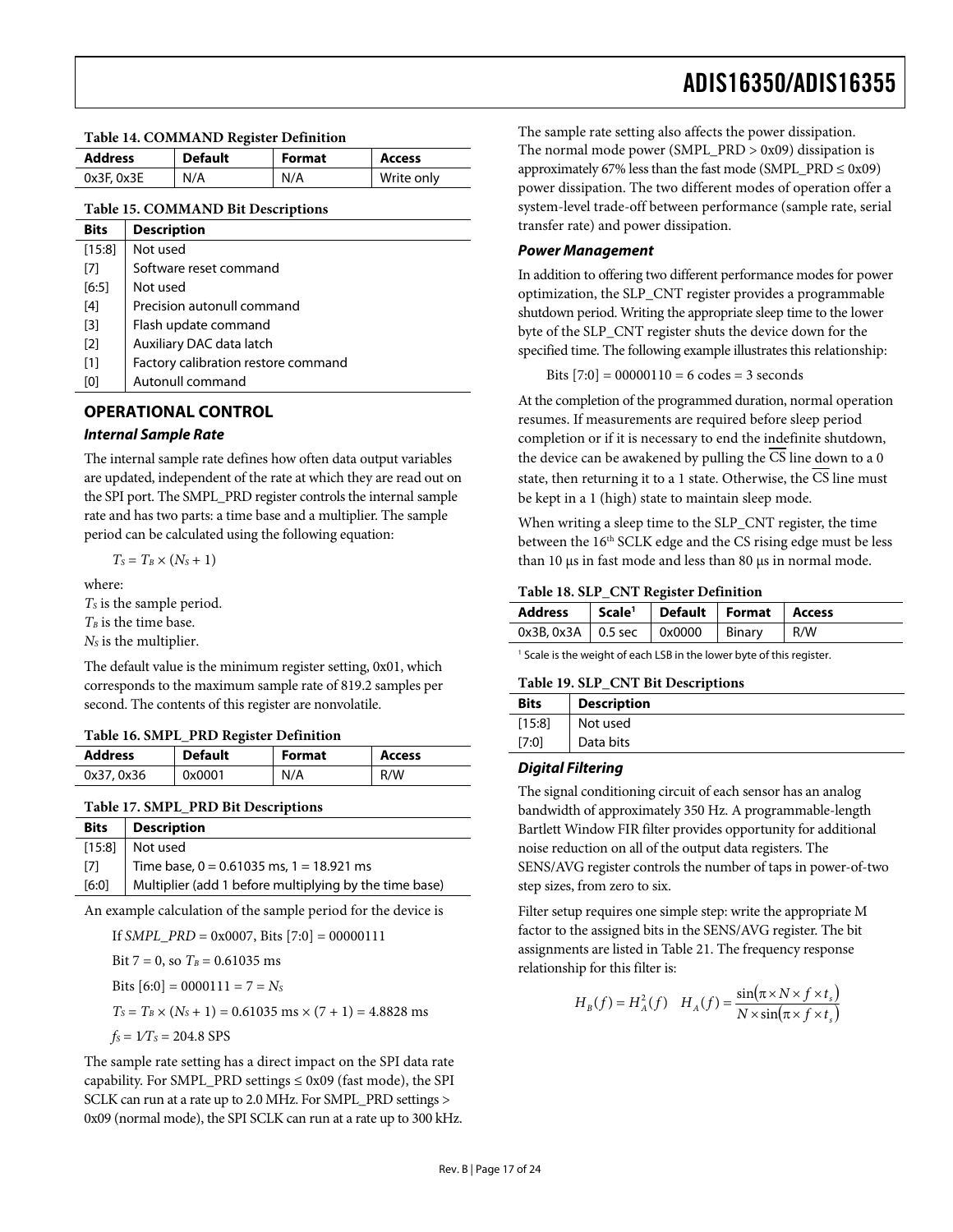<span id="page-17-1"></span><span id="page-17-0"></span>



06874-027

#### **Dynamic Range**

There are three dynamic range settings: ±75°/s, ±150°/s, and ±300°/s. The lower dynamic range settings (75, 150) limit the minimum filter tap sizes to maintain the resolution as the measurement range decreases. The recommended order for programming the SENS/AVG register is upper byte (sensitivity), followed by lower byte (filtering). The contents of the SENS/AVG register are nonvolatile.

#### **Table 20. SENS/AVG Register Definition**

<span id="page-17-4"></span>

| <b>Address</b> | Default   Format |     | <b>Access</b> |
|----------------|------------------|-----|---------------|
| 0x39, 0x38     | 0x0402           | N/A | R/W           |

<span id="page-17-5"></span>

| Table 21. SENS/AVG Bit Descriptions |  |
|-------------------------------------|--|
|-------------------------------------|--|

| <b>Bits</b> | Value | <b>Description</b>                                                                    |
|-------------|-------|---------------------------------------------------------------------------------------|
| [15:11]     |       | Not used                                                                              |
| [10:8]      |       | Measurement range (sensitivity)<br>selection                                          |
|             | 100   | 300°/s (default condition)                                                            |
|             | 010   | 150°/s, filter taps ≥ 4 (Bits [2:0] ≥ 0x02)                                           |
|             | 001   | 75°/s, filter taps ≥ 16 (Bits [2:0] ≥ 0x04)                                           |
| $[7:3]$     |       | Not used                                                                              |
| [2:0]       |       | Filter tap setting, number of taps,<br>$N = 2M$ ; for example, 011, $N = 23 = 8$ taps |

#### <span id="page-17-3"></span><span id="page-17-2"></span>**Auxiliary DAC**

The auxiliary DAC provides a 12-bit level adjustment function. The AUX\_DAC register controls the operation of this feature. It offers a rail-to-rail buffered output that has a range of 0 V to 2.5 V. The DAC can drive its output to within 5 mV of the ground reference when it is not sinking current. As the output approaches ground, the linearity begins to degrade (100 LSB beginning point). As the sink current increases, the nonlinear range increases. The DAC output latch function, contained in the COMMAND register, provides continuous operation while writing each byte of this register. The contents of this register are volatile, which means that the desired output level must be set after every reset and power cycle event.

#### **Table 22. AUX\_DAC Register Definition**

| Address    | <b>Default</b> | Format | Access |
|------------|----------------|--------|--------|
| 0x31, 0x30 | 0x0000         | Binary | R/W    |

#### **Table 23. AUX\_DAC Bit Descriptions**

| $[15:12]$ Not used                                                |  |
|-------------------------------------------------------------------|--|
|                                                                   |  |
| Data bits; 0x0000 - 0 V output, 0x0FFF - 2.5 V output<br>$[11:0]$ |  |

Updating the DAC output voltage requires four steps.

- 1. Determine the binary number associated with the desired output level.
- 2. Write the lower eight bits of this binary number to the lower address of the AUX\_DAC register.
- 3. Write the upper eight bits of this binary number to the upper address of the AUX\_DAC register.
- 4. Execute the DAC latch global command by writing 0x04 to Address 0x3E (see [Table 15](#page-16-6)).

#### **General-Purpose Input/Output**

Two general-purpose pins enable digital input/output control using the SPI. The GPIO\_CTRL control register establishes the configuration of these pins and handles the SPI-to-pin controls. Each pin provides the flexibility of both input (read) and output (write) operations.

For example, writing 0x0202 to this register establishes Line 2 as an output and sets its level as a 1. Writing 0x0000 to this register establishes both lines as inputs, and their status can be read through Bit 8 and Bit 9 of this register.

The digital input/output lines are also available for data-ready and alarm/error indications. In the event of conflict, the following priority structure governs the digital input/output configuration:

- 1. MSC\_CTRL (Data-ready indicator)
- 2. ALM\_CTRL (Alarm indicator)
- 3. GPIO\_CTRL (General-purpose)

#### **Table 24. GPIO\_CTRL Register Definition**

| <b>Address</b> | <b>Default</b> | <b>Format</b> | Access |
|----------------|----------------|---------------|--------|
| 0x33, 0x32     | 0x0000         | N/A           | R/W    |

#### **Table 25. GPIO\_CTRL Bit Descriptions**

| <b>Bits</b> | <b>Description</b>                                  |
|-------------|-----------------------------------------------------|
| [15:10]     | Not used                                            |
| [9]         | General-purpose input/output Line 2 data level      |
|             | $1 = high, 0 = low$                                 |
| [8]         | General-purpose input/output Line 1 data level      |
|             | $1 = high, 0 = low$                                 |
| [7:2]       | Not used                                            |
| [1]         | General-purpose input/output Line 2, data direction |
|             | control                                             |
|             | $1 =$ output, $0 =$ input                           |
| [0]         | General-purpose input/output Line 1, data direction |
|             | control                                             |
|             | $1 =$ output, $0 =$ input                           |

The contents of the GPIO\_CTRL register are volatile.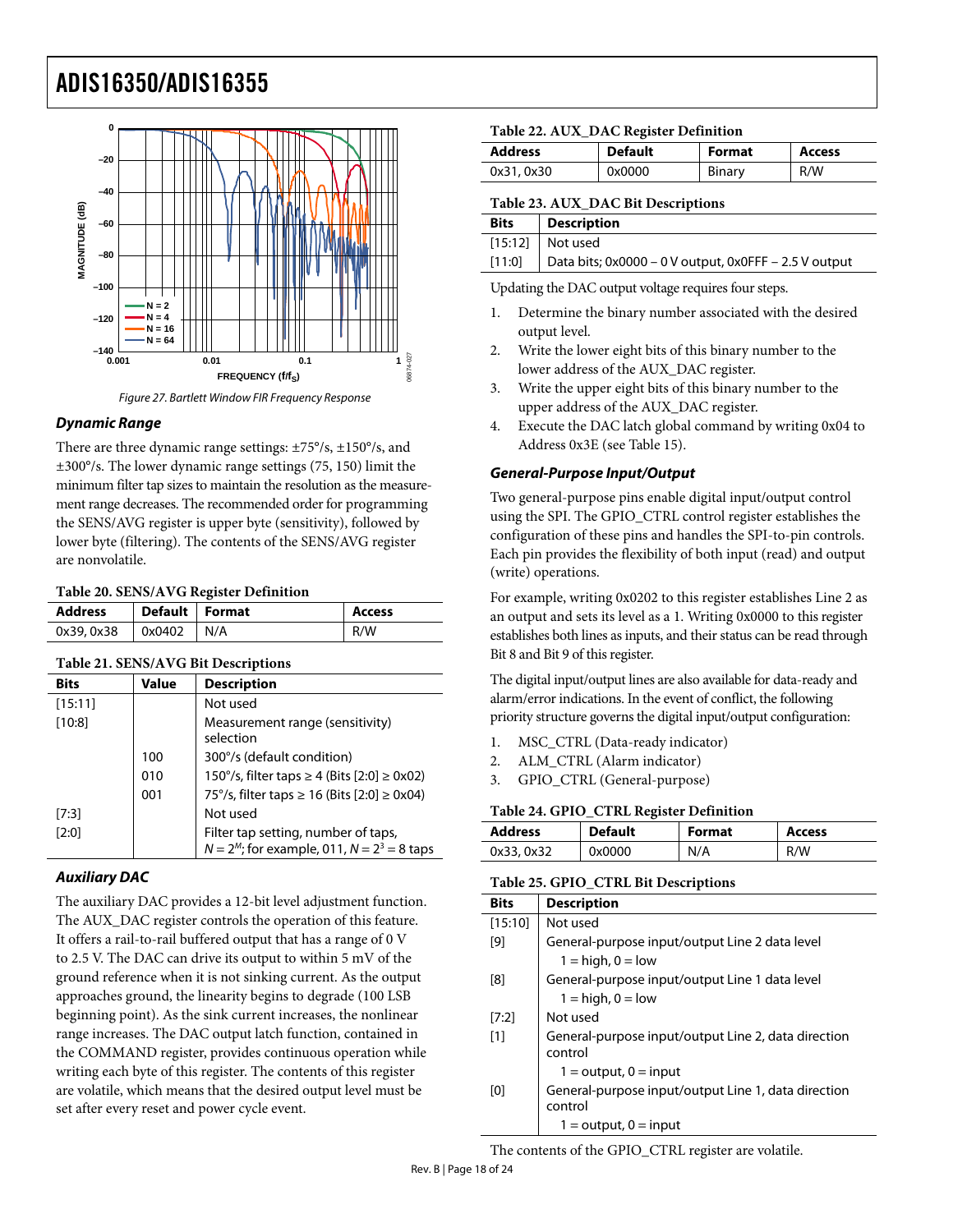#### <span id="page-18-0"></span>**STATUS AND DIAGNOSTICS**

[Table 26](#page-18-4) summarizes a number of status and diagnostic operations, along with their corresponding control registers.

#### **Table 26. Status and Diagnostic Functions**

<span id="page-18-4"></span>

| Register                                                   | <b>Function</b>                                                                      |
|------------------------------------------------------------|--------------------------------------------------------------------------------------|
| MSC CTRL                                                   | Data-ready input/output indicator; self-test,<br>mechanical check for sensor element |
| <b>STATUS</b>                                              | Status: Check for predefined error conditions                                        |
| <b>ENDURANCE</b>                                           | Flash memory endurance                                                               |
| ALM MAG1<br>ALM MAG2<br>ALM SMPL1<br>ALM SMPL2<br>ALM CTRL | Alarms: Configure and check for user-specific<br>conditions                          |

#### **Data-Ready Input/Output Indicator**

The data-ready function provides an indication of updated output data. The MSC\_CTRL register allows the user to configure either of the general-purpose input/output pins (DIO1 or DIO2) as a data-ready indicator signal.

#### **Table 27. MSC\_CTRL Register Definition**

<span id="page-18-2"></span>

| <b>Address</b> | <b>Default</b> | Format | <b>Access</b> |  |
|----------------|----------------|--------|---------------|--|
| 0x35, 0x34     | 0x0000         | N/A    | R/W           |  |

#### **Table 28. MSC\_CTRL Bit Descriptions**

<span id="page-18-3"></span><span id="page-18-1"></span>

| <b>Bits</b> | <b>Description</b>                                   |
|-------------|------------------------------------------------------|
| [15:11]     | Not used                                             |
| [10]        | Internal self-test enable (clears on completion)     |
|             | $1 =$ enabled, $0 =$ disabled                        |
| [9]         | Manual self-test, negative stimulus                  |
|             | $1 =$ enabled, 0 = disabled                          |
| [8]         | Manual self-test, positive stimulus                  |
|             | $1 =$ enabled, $0 =$ disabled                        |
| [7]         | Linear acceleration bias compensation for gyroscopes |
|             | $1 =$ enabled, $0 =$ disabled                        |
| [6]         | Linear accelerometer origin alignment                |
|             | $1 =$ enabled, 0 = disabled                          |
| [5:3]       | Not used                                             |
| $[2]$       | Data-ready enable                                    |
|             | $1 =$ enabled, $0 =$ disabled                        |
| $[1]$       | Data-ready polarity                                  |
|             | 1 = active high, $0 =$ active low                    |
| [0]         | Data-ready line select                               |
|             | 1 = DIO2, 0 = DIO1                                   |

#### **Self-Test**

The MSC\_CTRL register also provides a self-test function that verifies the mechanical integrity of the MEMS sensor. There are two different self-test options: internal self-test and external self-test.

The internal test provides a simple, two-step process for checking the MEMS sensor.

- 1. Start the process by writing 1 to Bit 10 in the MSC\_CTRL register.
- 2. Wait long enough for the response to settle, then check the result by reading Bit 5 of the STATUS register.

If a failure is indicated, then Bits [10:15] of the STATUS register indicate which of the six sensors it is associated with.

The entire cycle takes approximately 35 ms, and the output data is not available during this time. The external self-test is a static condition that can be enabled and disabled. In this test, both positive and negative gyroscope MEMS sensor movements are available. For the accelerometers, only positive MEMS sensor movement is available.

After writing to the appropriate control bit, the output registers reflect the changes after a delay that reflects the response time associated with the sensor/signal conditioning circuit. For example, the standard 350 Hz bandwidth reflects an exponential response with a time constant of 0.45 ms. Note that the digital filtering affects this delay as well. The appropriate bit definitions for self-test are listed in [Table 27](#page-18-2) and [Table 28](#page-18-3).

#### **Flash Memory Endurance**

The ENDURANCE register maintains a running count of writes to the flash memory. It provides up to 32,768 counts. Note that if this count is exceeded, the register wraps around and goes back to zero, before beginning to increment again.

#### **Table 29. ENDURANCE Register Definition**

| <b>Address</b> | <b>Default</b> | <b>Format</b> | <b>Access</b> |
|----------------|----------------|---------------|---------------|
| 0x01, 0x00     | N/A            | Binary        | Read only     |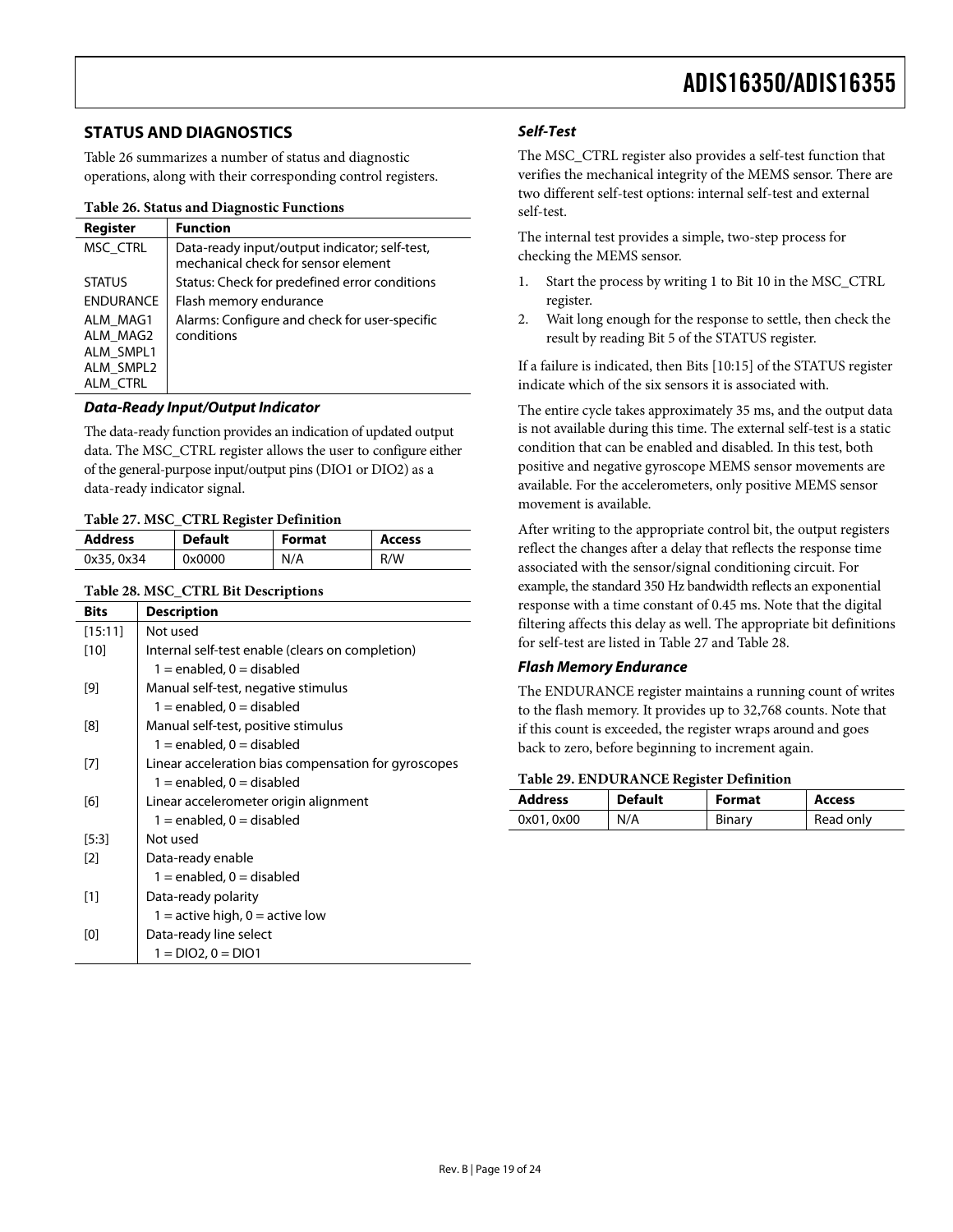#### **Status Conditions**

The STATUS register contains the following error condition flags: alarm conditions, self-test status, overrange, SPI communication failure, control register update failure, and power supply range failure. See [Table 30](#page-19-0) and [Table 31](#page-19-1) for the appropriate register access and bit assignment for each flag.

The bits assigned for checking power supply range and sensor overrange automatically reset to 0 when the error condition no longer exists. The remaining error flag bits in the STATUS register require a read to return them to 0. Note that a STATUS register read clears all of the bits to 0. If any error conditions remain, the bits revert to 1 during the next internal output register update cycle.

#### **Table 30. STATUS Register Definition**

<span id="page-19-0"></span>

| <b>Address</b> | <b>Default</b> | <b>Format</b> | <b>Access</b> |
|----------------|----------------|---------------|---------------|
| 0x3D, 0x3C     | 0x0000         | N/A           | Read only     |

#### **Table 31. STATUS Bit Descriptions**

<span id="page-19-1"></span>

| <b>Bits</b> | <b>Description</b>                              |
|-------------|-------------------------------------------------|
| $[15]$      | Z-axis accelerometer self-diagnostic error flag |
|             | $1 =$ failure, $0 =$ passing                    |
| $[14]$      | Y-axis accelerometer self-diagnostic error flag |
|             | $1 =$ failure, $0 =$ passing                    |
| $[13]$      | X-axis accelerometer self-diagnostic error flag |
|             | $1 =$ failure, $0 =$ passing                    |
| $[12]$      | Z-axis gyroscope self-diagnostic error flag     |
|             | $1 =$ failure, $0 =$ passing                    |
| $[11]$      | Y-axis gyroscope self-diagnostic error flag     |
|             | $1 =$ failure, $0 =$ passing                    |
| $[10]$      | X-axis gyroscope self-diagnostic error flag     |
|             | $1 =$ failure, $0 =$ passing                    |
| [9]         | Alarm 2 status                                  |
|             | $1 =$ active, $0 =$ inactive                    |
| [8]         | Alarm 1 status                                  |
|             | $1 =$ active, $0 =$ inactive                    |
| [7:6]       | Not used                                        |
| $[5]$       | Self-test diagnostic error flag                 |
|             | $1 =$ error condition, $0 =$ normal operation   |
| $[4]$       | Sensor over range (any of the six)              |
|             | $1 =$ error condition, $0 =$ normal operation   |
| $[3]$       | SPI communications failure                      |
|             | $1 =$ error condition, $0 =$ normal operation   |
| [2]         | Control register update failed                  |
|             | $1 =$ error condition, $0 =$ normal operation   |
| $[1]$       | Power supply in range above 5.25 V              |
|             | $1 =$ above 5.25 V, 0 = below 5.25 V (normal)   |
| [0]         | Power supply below 4.75 V                       |
|             | $1 =$ below 4.75 V, 0 = above 4.75 V (normal)   |

#### **Alarms**

Two independent alarms provide programmable condition monitoring. Event detections occur when output register data meets the configured conditions. Configuration options include the following:

- All output data registers are available for monitoring as the source data.
- The source data can be filtered or unfiltered.
- Comparisons can be static or dynamic (rate of change).
- The threshold levels and times are configurable.
- Comparison can be greater than or less than.

The ALM\_MAG1 register and the ALM\_MAG2 register both establish the threshold level for detecting events. These registers take on the format of the source data and provide a bit for establishing the greater than/less than comparison direction.

When making dynamic comparisons, the ALM\_SMPL1 register and the ALM\_SMPL2 register establish the number of averages taken for the source data as a reference for comparison. In this configuration, each subsequent source data sample is subtracted from the previous one, establishing an instantaneous delta. The ALM\_CTRL register controls the source data selection, static/ dynamic selection, filtering selection, and digital input/output usage for the alarms.

The rate of change calculation is

$$
Y_C = \frac{1}{N_{DS}} \sum_{n=1}^{N_{DS}} y(n+1) - y(n)
$$

 $Y_C$  with  $M_C$  according to the ALM\_MAG1/ALM\_MAG2 settings The rate of change alarm is determined by comparing

where:

 $N_{DS}$  is the number of samples in ALM\_SMPL1 and ALM\_SMPL2.  $y(n)$  is the sampled output data. *MC* is the magnitude for comparison in ALM\_MAG1 and ALM\_MAG2.  $Y_C$  is the factor to compare with  $M_C$ .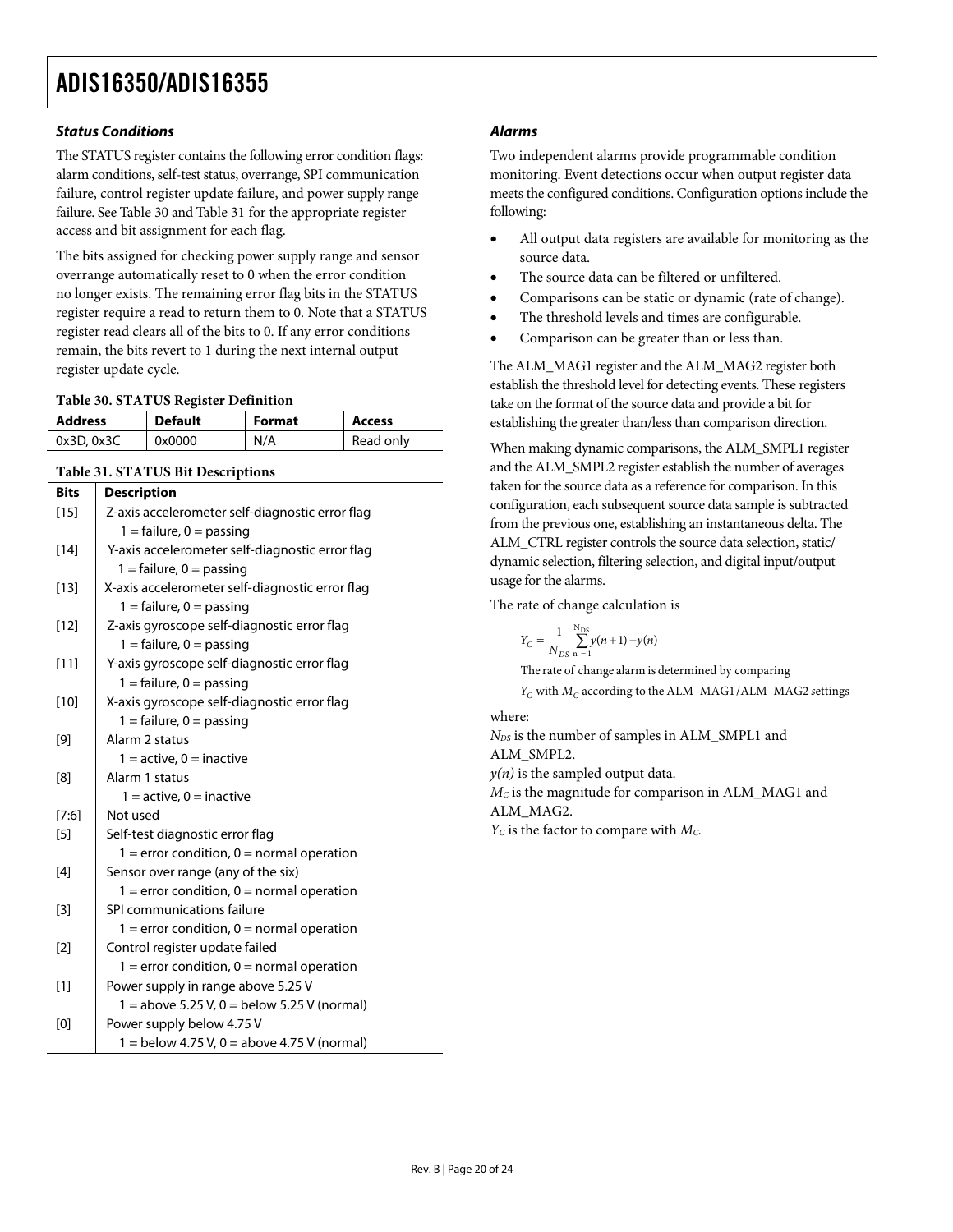#### **Table 32. ALM\_MAG1 and ALM\_MAG2 Register Definitions**

<span id="page-20-0"></span>

| <b>Reaister</b> | <b>Addresses</b> | <b>Default</b> | Format | <b>Access</b> |
|-----------------|------------------|----------------|--------|---------------|
| ALM MAG1        | 0x27, 0x26       | 0x0000         | N/A    | R/W           |
| ALM MAG2        | 0x29, 0x28       | 0x0000         | N/A    | R/W           |

#### <span id="page-20-5"></span>**Table 33. ALM\_MAG1 and ALM\_MAG2 Bit Descriptions**

<span id="page-20-1"></span>

| <b>Bits</b> | <b>Description</b>                                       |
|-------------|----------------------------------------------------------|
| [15]        | Comparison polarity: $1 =$ greater than, $0 =$ less than |
| [14]        | Not used                                                 |
| [13:0]      | Data bits, format matches source data format             |

#### **Table 34. ALM\_SMPL1 and ALM\_SIMPL2 Register Definitions**

<span id="page-20-2"></span>

| <b>Registers</b> | <b>Addresses</b> | <b>Default</b> | Format | <b>Access</b> |
|------------------|------------------|----------------|--------|---------------|
| ALM SMPL1        | 0x2B, 0x2A       | 0x0000         | Binary | R/W           |
| ALM SMPL2        | 0x2D, 0x2C       | 0x0000         | Binary | R/W           |

#### **Table 35. ALM\_SMPL1 and ALM\_SIMPL2 Bit Descriptions**

<span id="page-20-4"></span><span id="page-20-3"></span>

| <b>Bit</b> | <b>Description</b> |
|------------|--------------------|
| [15:8]     | Not used           |
| [7:0]      | Data bits          |

#### **Table 36. ALM\_CTRL Register Definition**

| <b>Addresses</b> | <b>Default</b> | Format | <b>Access</b> |
|------------------|----------------|--------|---------------|
| $0x2F$ , $0x2E$  | 0x0000         | N/A    | R/W           |

#### **Table 37. ALM\_CTRL Bit Designations**

| <b>Bits</b> | Value | <b>Description</b>                                                                  |
|-------------|-------|-------------------------------------------------------------------------------------|
| [15:12]     |       | Alarm 2 source selection                                                            |
|             | 0000  | <b>Disable</b>                                                                      |
|             | 0001  | Power supply output                                                                 |
|             | 0010  | X-axis gyroscope output                                                             |
|             | 0011  | Y-axis gyroscope output                                                             |
|             | 0100  | Z-axis gyroscope output                                                             |
|             | 0101  | X-axis accelerometer output                                                         |
|             | 0110  | Y-axis accelerometer output                                                         |
|             | 0111  | Z-axis accelerometer output                                                         |
|             | 1000  | X-axis gyroscope temperature output                                                 |
|             | 1001  | Y-axis gyroscope temperature output                                                 |
|             | 1010  | Z-axis gyroscope temperature output                                                 |
|             | 1011  | <b>Auxiliary ADC input</b>                                                          |
| [11:8]      |       | Alarm 1 source selection (same as Alarm 2)                                          |
| [7]         |       | Rate of change (ROC) enable for Alarm 2<br>$1 =$ rate of change, $0 =$ static level |
| [6]         |       | Rate of change (ROC) enable for Alarm 1                                             |
|             |       | $1 =$ rate of change, $0 =$ static level                                            |
| [5]         |       | Not used                                                                            |
| [4]         |       | Comparison data filter setting<br>$1 =$ filtered data, $0 =$ unfiltered data        |
| $[3]$       |       | Not used                                                                            |
| $[2]$       |       | Alarm output enable<br>$1 =$ enabled, $0 =$ disabled                                |
| [1]         |       | Alarm output polarity<br>$1 =$ active high, $0 =$ active low                        |
| [0]         |       | Alarm output line select<br>$1 = DIO2, 0 = DIO1$                                    |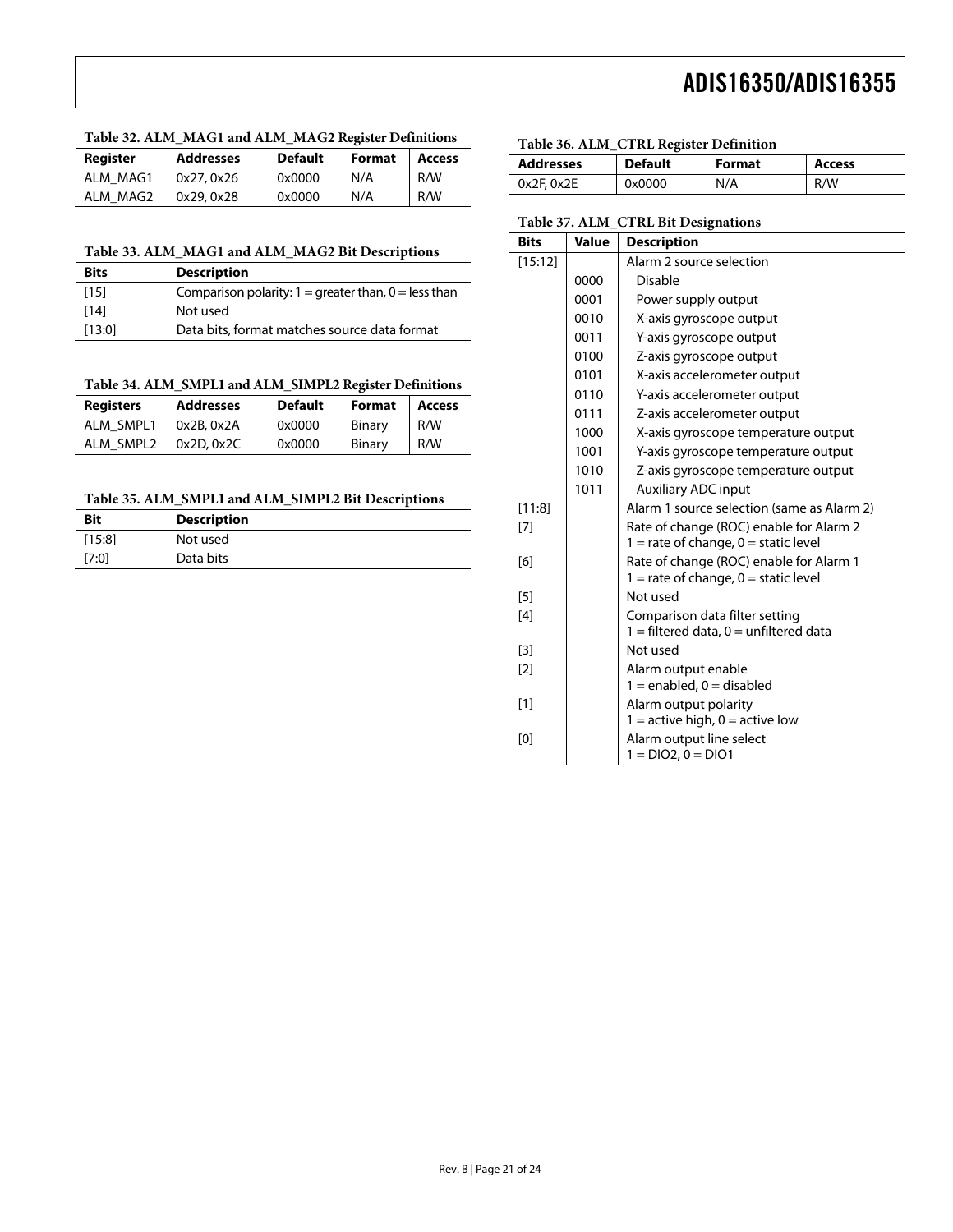### <span id="page-21-0"></span>APPLICATIONS INFORMATION

### **Electrical Connections INSTALLATION GUIDELINES**

Installation requires two steps: mechanical attachment of the body,<br>
Selling all he body flexible circuit extension. followed by the electrical connection. This device is designed for postsolder reflow installation. It is not designed to survive the temperatures associated with normal solder reflow processes.

#### **Mechanical Attachment**

The open mounting tabs on each side of the body provide enough room for 2 mm (or 2-56) machine screws. Note that 316 stainless steel and aluminum screws are available for use in this attachment.

When planning the installation process, the primary trade-off to consider is the attachment strength advantage of stainless steel against the nonmagnetic properties of aluminum for systems that are sensitive to magnetic field disturbances.

[Figure 28](#page-21-1) provides a graphical display of the mechanical device, placing all of the stress on the flexible circuit. attachment, and [Figure 29](#page-22-0) provides a recommendation for the physical layout of all the holes required for attaching these devices.

The electrical interface is a single connector that is attached to a

One option for mating connectors can be found in the Samtec CLM family. In this case, the part number starts with CLM-112-02. The flexible circuit has stress relief points to absorb environmental stresses, such as temperature cycling and vibration. [Figure 29](#page-22-0) provides the alignment hole locations for designs that employ the suggested connector mate. The dimensions offered in [Figure 29](#page-22-0) assume that the device and the mating connector are on the same surface. The electrical connection is held by friction only.

#### **Proper Removal**

The flexible circuit interface can tear under excessive force conditions. An example of excessive force is attempting to break the electrical connection by pulling on the body of the

The electrical connector must be broken by an appropriate tool, which is designed to apply even pressure to each side of the rigid part of the flex cable. The recommended extraction sequence is to break the mate between the electrical interface, and then to remove the mechanical attachment hardware.

<span id="page-21-1"></span>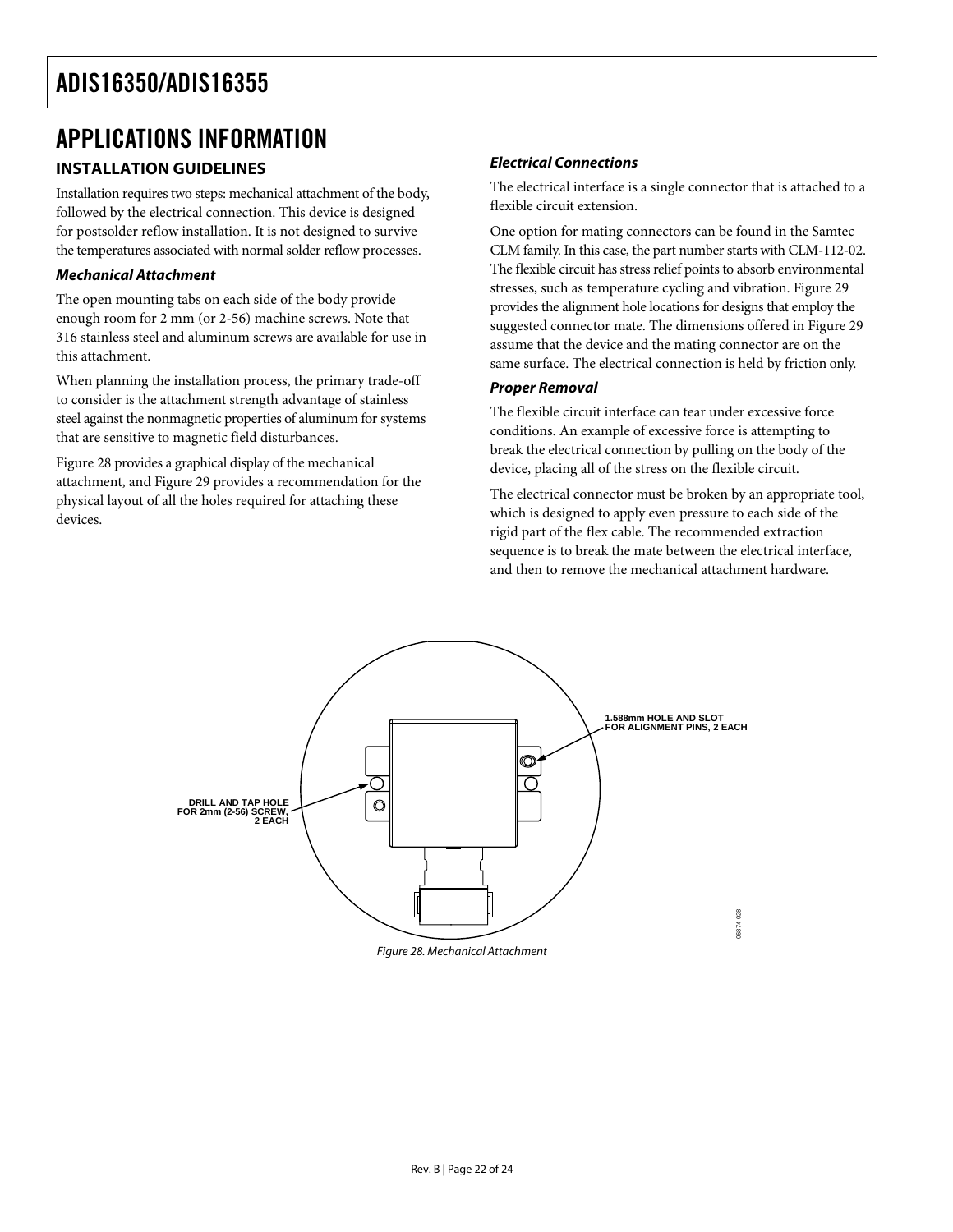<span id="page-22-0"></span>